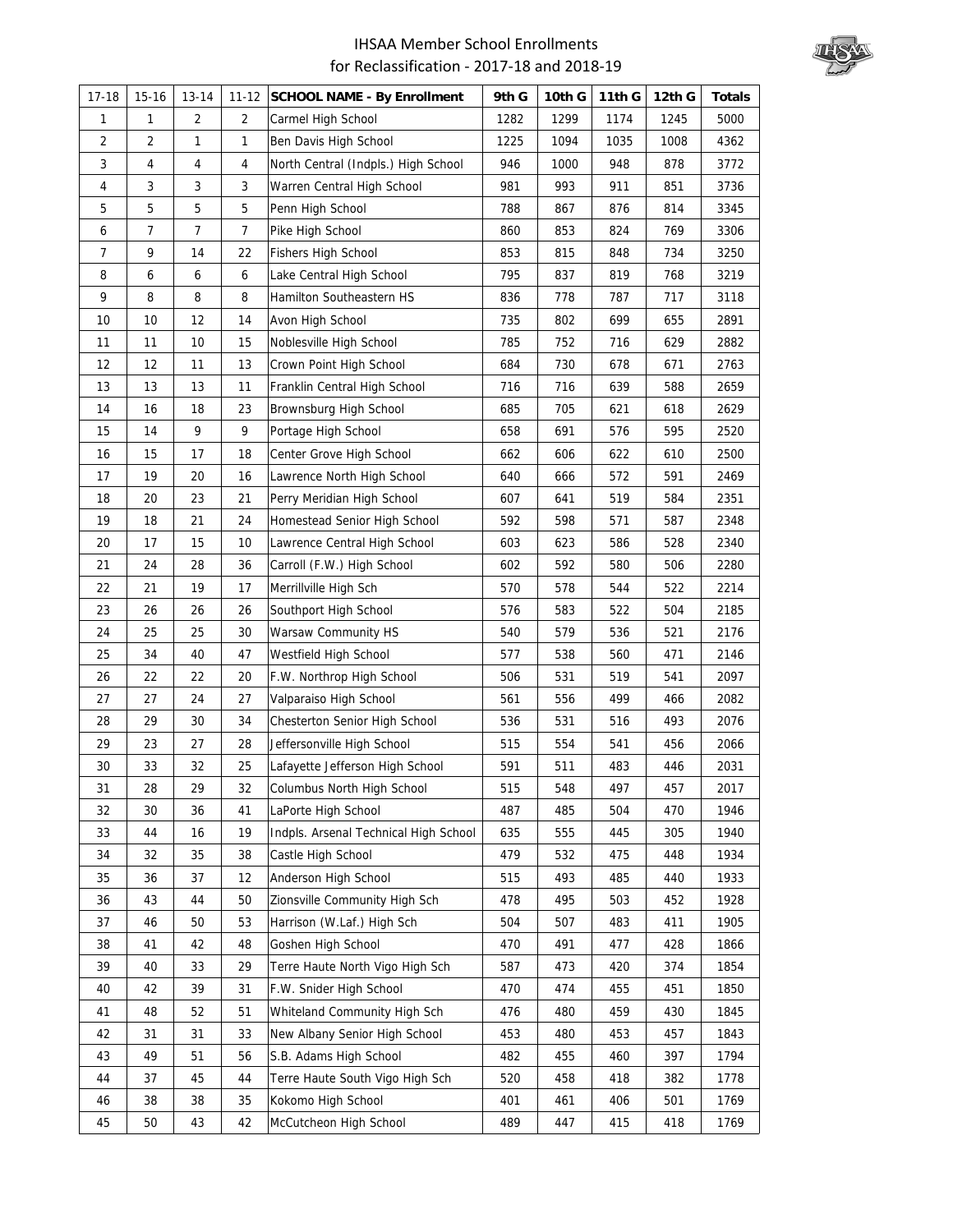

| 47 | 55 | 34  | 40   | Decatur Central High School        | 512 | 477 | 437 | 341 | 1767 |
|----|----|-----|------|------------------------------------|-----|-----|-----|-----|------|
| 48 | 51 | 46  | 39   | Michigan City High Sch             | 470 | 457 | 411 | 415 | 1753 |
| 49 | 54 | 55  | 57   | Floyd Central High School          | 444 | 450 | 421 | 431 | 1746 |
| 50 | 47 | 41  | 46   | Bloomington High School South      | 474 | 437 | 408 | 423 | 1742 |
| 51 | 57 | 61  | 68   | Concord Community High School      | 413 | 467 | 430 | 406 | 1716 |
| 52 | 53 | 58  | 52   | Bloomington High School North      | 447 | 466 | 424 | 372 | 1709 |
| 53 | 39 | 49  | 45   | Elkhart Central High School        | 410 | 456 | 409 | 398 | 1673 |
| 54 | 45 | 54  | 49   | F.W. North Side High School        | 401 | 435 | 435 | 401 | 1672 |
| 55 | 35 | 47  | 43   | Elkhart Memorial High School       | 427 | 415 | 421 | 385 | 1648 |
| 56 | 62 | 66  | 76   | Plainfield High School             | 435 | 444 | 393 | 364 | 1636 |
| 57 | 59 | 57  | 61   | Evans. North High School           | 449 | 450 | 386 | 329 | 1614 |
| 58 | 56 | 48  | 37   | Huntington North High School       | 386 | 378 | 391 | 420 | 1575 |
| 59 | 52 | 116 | 115  | Muncie Central High School         | 416 | 422 | 364 | 349 | 1551 |
| 60 | 60 | 56  | 54   | Bedford-North Lawrence High School | 413 | 378 | 425 | 326 | 1542 |
| 61 | 63 | 68  | 66   | Columbus East High School          | 368 | 415 | 394 | 357 | 1534 |
| 62 | 58 | 53  | 59   | Franklin Community High Sch        | 379 | 399 | 364 | 391 | 1533 |
| 64 | 66 | 69  | 72   | Greenfield-Central High Sch        | 364 | 417 | 390 | 339 | 1510 |
| 63 | 64 | 59  | 58   | Munster High School                | 383 | 380 | 387 | 360 | 1510 |
| 65 | 61 | 60  | 55   | Martinsville High School           | 377 | 398 | 382 | 352 | 1509 |
| 66 | 77 | 81  | 85   | Seymour Senior High School         | 430 | 419 | 341 | 308 | 1498 |
| 67 | 65 | 63  | 65   | Mishawaka High School              | 377 | 400 | 352 | 341 | 1470 |
| 68 | 69 | 75  | 89   | Pendleton Heights High School      | 358 | 362 | 371 | 330 | 1421 |
| 69 | 72 | 67  | 60   | F.W. South Side High School        | 390 | 374 | 317 | 328 | 1409 |
| 70 | 71 | 74  | 77   | Mooresville High School            | 382 | 335 | 357 | 328 | 1402 |
| 71 | 75 | 76  | 80   | Northridge High School             | 338 | 369 | 359 | 326 | 1392 |
| 72 | 70 | 70  | 75   | Evans. F. J. Reitz High Sch        | 351 | 376 | 322 | 306 | 1355 |
| 73 | 73 | 88  | 91   | Hammond Morton Senior High School  | 341 | 357 | 337 | 313 | 1348 |
| 74 | 80 | 64  | 63   | F.W. Wayne High School             | 366 | 404 | 298 | 272 | 1340 |
| 75 | 67 | 65  | 62   | Jennings County High School        | 359 | 345 | 314 | 314 | 1332 |
| 76 | 68 | 62  | 67   | Richmond High School               | 333 | 371 | 324 | 303 | 1331 |
| 77 | 76 | 73  | 73   | East Central High School           | 331 | 319 | 328 | 324 | 1302 |
| 78 | 74 | 77  | 83   | Hobart High School                 | 330 | 295 | 332 | 308 | 1265 |
| 79 | 85 | 83  | 84   | East Noble High School             | 295 | 335 | 304 | 328 | 1262 |
| 80 | 79 | 82  | 70   | S.B. Riley High School             | 323 | 354 | 301 | 271 | 1249 |
| 81 | 90 | 86  | 71   | Evans. Harrison High Sch           | 352 | 354 | 281 | 256 | 1243 |
| 82 | 89 | 79  | 64   | East Chicago Central High Sch      | 324 | 334 | 288 | 290 | 1236 |
| 83 | 84 | 78  | 78   | Logansport Comm High Sch           | 345 | 303 | 311 | 276 | 1235 |
| 84 | 91 | 45  | $*5$ | Mt. Vernon (Fortville) High School | 311 | 304 | 334 | 278 | 1227 |
| 85 | 92 | 94  | 94   | Greenwood Community High Sch       | 294 | 299 | 334 | 273 | 1200 |
| 86 | 87 | 85  | 81   | Lowell Senior High School          | 273 | 321 | 309 | 294 | 1197 |
| 87 | 82 | 72  | 69   | Evans. Central High School         | 298 | 317 | 277 | 293 | 1185 |
| 89 | 78 | 80  | 87   | Indpls. Cathedral HS               | 279 | 299 | 321 | 285 | 1184 |
| 88 | 88 | 96  | 101  | Roncalli High School               | 298 | 336 | 299 | 251 | 1184 |
| 90 | 86 | 89  | 82   | DeKalb High School                 | 292 | 300 | 281 | 297 | 1170 |
| 91 | 93 | 100 | 95   | Shelbyville Sr High Sch            | 307 | 303 | 274 | 272 | 1156 |
| 92 | 94 | 98  | 104  | Plymouth High School               | 274 | 319 | 261 | 293 | 1147 |
| 93 | 81 | 71  | 74   | S.B. Clay High School              | 278 | 301 | 307 | 257 | 1143 |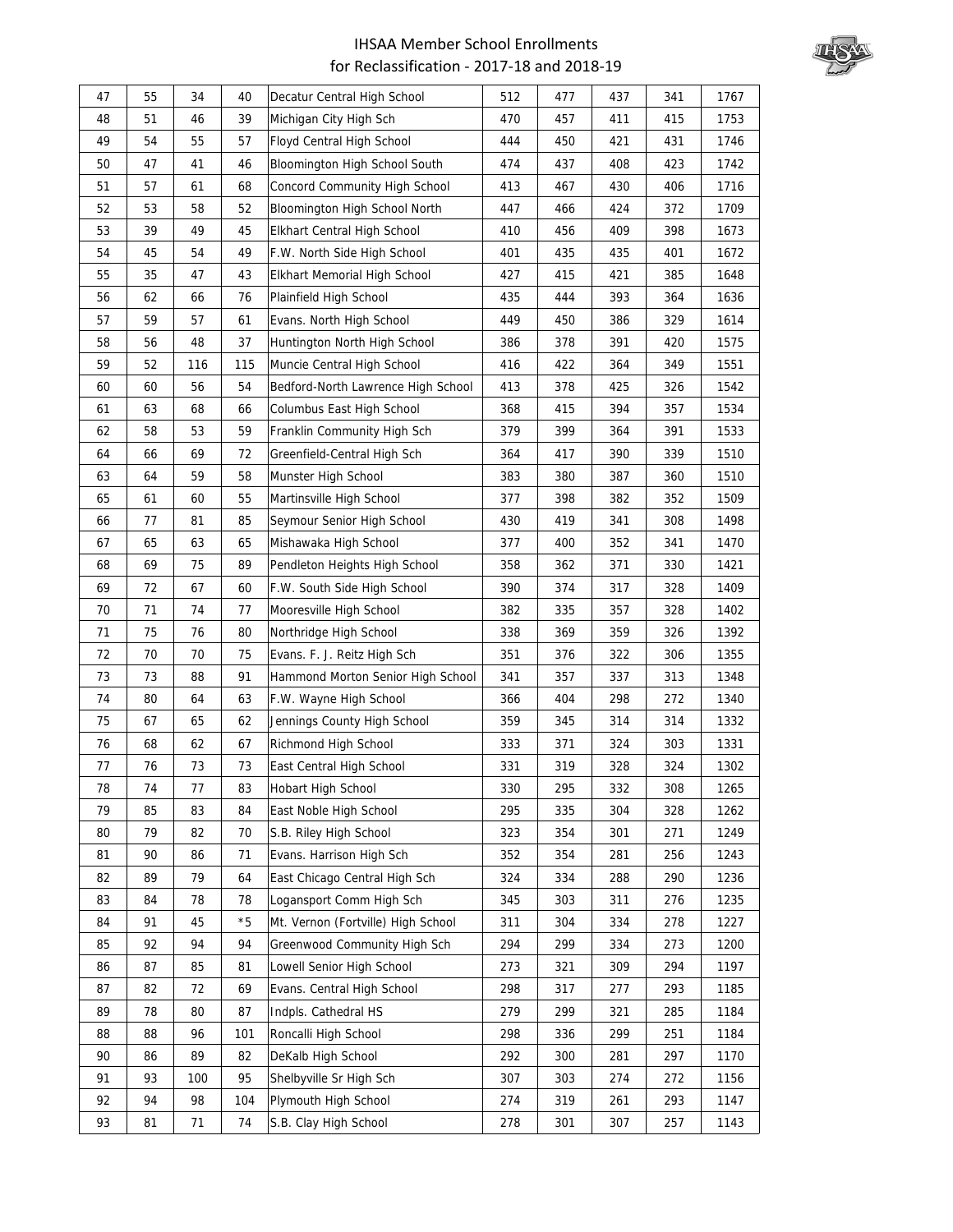

| 94  | 100 | 101 | 100 | New Palestine High School         | 286 | 307 | 277 | 249 | 1119 |
|-----|-----|-----|-----|-----------------------------------|-----|-----|-----|-----|------|
| 95  | 96  | 92  | 93  | Highland High School              | 284 | 295 | 272 | 266 | 1117 |
| 96  | 97  | 93  | 90  | Connersville Sr High School       | 290 | 313 | 243 | 265 | 1111 |
| 97  | 101 | 102 | 106 | Jasper High School                | 266 | 287 | 272 | 268 | 1093 |
| 98  | 99  | 106 | 102 | Kankakee Valley High School       | 281 | 256 | 272 | 274 | 1083 |
| 99  | 102 | 108 | 108 | F.W. Bishop Dwenger HS            | 280 | 279 | 275 | 241 | 1075 |
| 100 | 98  | 97  | 99  | Jay County High School            | 279 | 262 | 270 | 249 | 1060 |
| 101 | 106 | 104 | 96  | Columbia City High School         | 286 | 273 | 245 | 252 | 1056 |
| 102 | 104 | 91  | 86  | Marion High School                | 285 | 264 | 255 | 249 | 1053 |
| 103 | 83  | 90  | 88  | Gary West Side Leadership Acad.   | 288 | 274 | 225 | 259 | 1046 |
| 104 | 103 | 103 | 97  | Northview High School             | 278 | 263 | 236 | 247 | 1024 |
| 105 | 95  | 99  | 92  | New Castle Chrysler High Sch      | 266 | 255 | 239 | 263 | 1023 |
| 106 | 111 | 105 | 98  | New Haven High School             | 251 | 260 | 270 | 215 | 996  |
| 107 | 109 | 122 | 127 | New Prairie High School           | 258 | 254 | 229 | 252 | 993  |
| 108 | 105 | 107 | 107 | Lebanon Senior High School        | 233 | 272 | 244 | 227 | 976  |
| 109 | 107 | 109 | 105 | Madison Consolidated High Sch     | 211 | 258 | 261 | 236 | 966  |
| 110 | 115 | 127 | 146 | Beech Grove Sr High School        | 250 | 244 | 246 | 209 | 949  |
| 111 | 110 | 112 | 110 | Wawasee High School               | 218 | 262 | 224 | 241 | 945  |
| 112 | 116 | 130 | 157 | Silver Creek High School          | 227 | 239 | 219 | 224 | 909  |
| 113 | 108 | 84  | 79  | S.B. Washington High School       | 250 | 244 | 222 | 190 | 906  |
| 114 | 126 | 125 | 130 | Hammond Gavit Mdl/High Sch        | 240 | 251 | 233 | 180 | 904  |
| 115 | 118 | 111 | 117 | Boonville High School             | 246 | 234 | 211 | 212 | 903  |
| 116 | 112 | 121 | 134 | S.B. Saint Joseph's HS            | 239 | 231 | 223 | 203 | 896  |
| 117 | 123 | 124 | 122 | NorthWood High School             | 237 | 224 | 218 | 204 | 883  |
| 118 | 122 | 110 | 113 | Angola High School                | 237 | 236 | 213 | 190 | 876  |
| 119 | 113 | 113 | 111 | Leo Junior/Senior High School     | 232 | 231 | 222 | 187 | 872  |
| 120 | 120 | 133 | 125 | Delta High School                 | 222 | 228 | 200 | 221 | 871  |
| 121 | 114 | 118 | 121 | South Dearborn High School        | 213 | 240 | 204 | 211 | 868  |
| 122 | 125 | 126 | 123 | Frankfort Senior High School      | 223 | 255 | 218 | 165 | 861  |
| 123 | 127 | 131 | 135 | Western High School               | 212 | 235 | 212 | 196 | 855  |
| 124 | 130 | 144 | 159 | Mississinewa High School          | 229 | 201 | 219 | 196 | 845  |
| 125 | 117 | 115 | 112 | Franklin County High              | 201 | 213 | 216 | 206 | 836  |
| 126 | 142 | 169 | 243 | Herron High School                | 232 | 226 | 203 | 166 | 827  |
| 127 | 124 | 123 | 120 | Owen Valley Community HS          | 196 | 219 | 195 | 203 | 813  |
| 128 | 131 | 134 | 147 | <b>Culver Academies</b>           | 174 | 198 | 217 | 223 | 812  |
| 129 | 129 | 145 | 129 | Edgewood High School              | 200 | 207 | 205 | 199 | 811  |
| 130 | 140 | 138 | 119 | Hammond High School               | 205 | 229 | 185 | 191 | 810  |
| 131 | 119 | 139 | 139 | Evans. Bosse High School          | 212 | 197 | 236 | 157 | 802  |
| 132 | 135 | 137 | 150 | Yorktown High School              | 202 | 224 | 201 | 174 | 801  |
| 133 | 137 | 119 | 118 | Griffith Senior High School       | 194 | 224 | 199 | 183 | 800  |
| 135 | 138 | 153 | 136 | Brebeuf Jesuit Preparatory School | 193 | 204 | 220 | 177 | 794  |
| 134 | 121 | 117 | 124 | Scottsburg Senior High School     | 201 | 189 | 213 | 191 | 794  |
| 136 | 132 | 128 | 131 | Danville Community High Sch       | 223 | 205 | 180 | 183 | 791  |
| 137 | 144 | 161 | 172 | F.W. Concordia Lutheran HS        | 201 | 189 | 188 | 203 | 781  |
| 138 | 149 | 142 | 133 | Twin Lakes Senior High School     | 199 | 203 | 189 | 182 | 773  |
| 139 | 139 | 129 | 126 | Norwell High School               | 201 | 204 | 193 | 171 | 769  |
| 140 | 128 | 120 | 114 | Hammond Clark Md/HS               | 195 | 213 | 178 | 174 | 760  |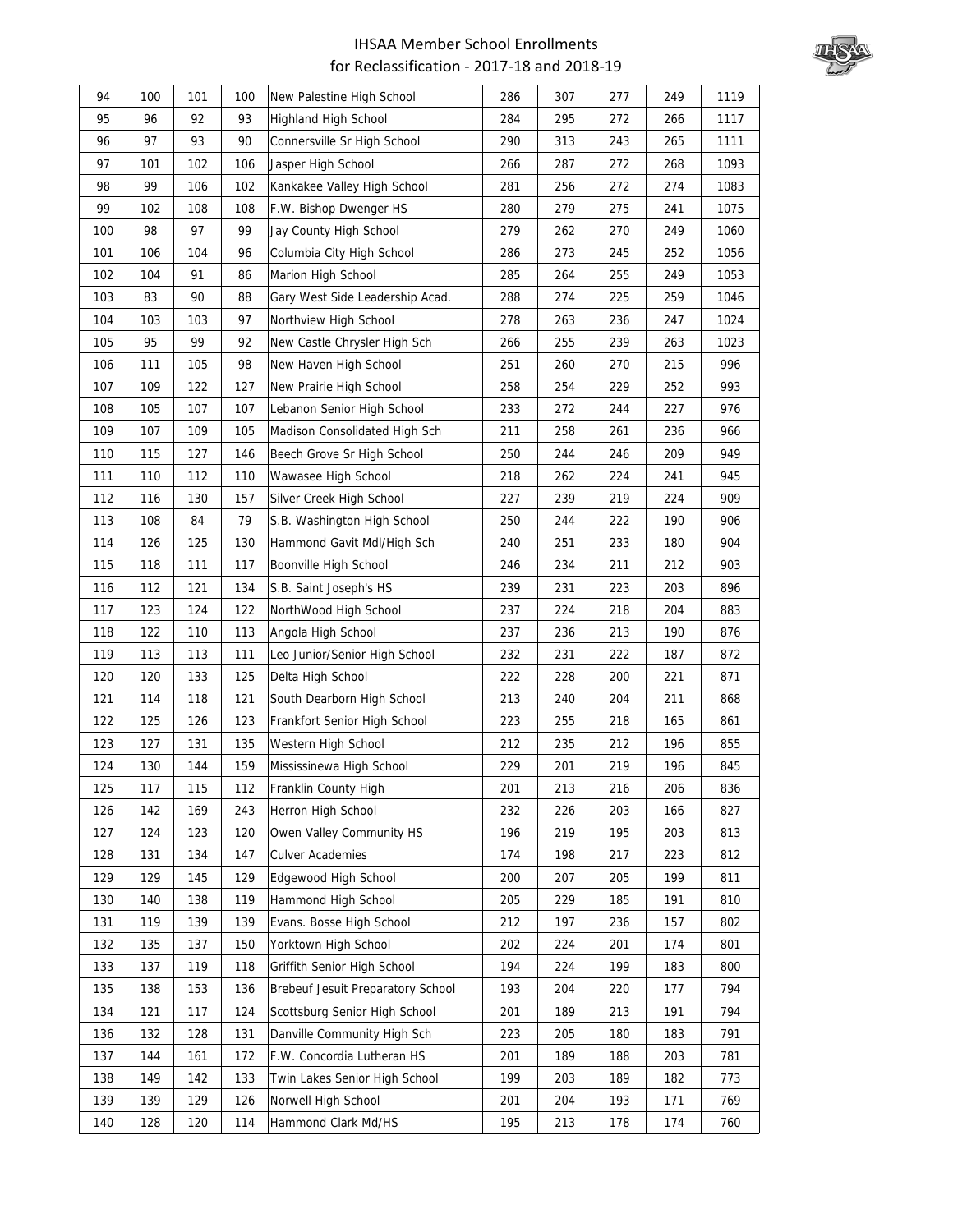

| 141 | 145 | 155 | 199 | Guerin Catholic HS                    | 190 | 182 | 185 | 201 | 758 |
|-----|-----|-----|-----|---------------------------------------|-----|-----|-----|-----|-----|
| 142 | 150 | 168 | 171 | Greensburg Community High Sch         | 192 | 196 | 174 | 188 | 750 |
| 143 | 199 | 276 | 290 | Indpls. Crispus Attucks Medical Magne | 284 | 190 | 140 | 131 | 745 |
| 144 | 143 | 135 | 132 | Rushville Consolidated High Sch       | 215 | 201 | 159 | 167 | 742 |
| 145 | 153 | 149 | 142 | Washington High School                | 187 | 203 | 171 | 181 | 742 |
| 146 | 157 | 151 | 155 | West Lafayette Jr/Sr High Sch         | 191 | 208 | 161 | 174 | 734 |
| 147 | 141 | 148 | 164 | Batesville High School                | 177 | 207 | 182 | 167 | 733 |
| 148 | 158 | 154 | 152 | Hamilton Heights High School          | 199 | 190 | 186 | 153 | 728 |
| 149 | 148 | 152 | 153 | West Noble High School                | 184 | 193 | 188 | 158 | 723 |
| 150 | 151 | 146 | 148 | Corydon Central High School           | 194 | 170 | 184 | 168 | 716 |
| 151 | 134 | 132 | 143 | Vincennes Lincoln High School         | 176 | 183 | 200 | 157 | 716 |
| 152 | 146 | 147 | 156 | Charlestown Senior High Sch           | 174 | 184 | 182 | 167 | 707 |
| 153 | 165 | 163 | 162 | Crawfordsville Sr High School         | 176 | 184 | 175 | 167 | 702 |
| 154 | 160 | 150 | 169 | Indpls. Bishop Chatard HS             | 202 | 177 | 169 | 152 | 700 |
| 156 | 172 | 233 | 145 | Indpls. Emmerich Manual High School   | 194 | 186 | 174 | 142 | 696 |
| 155 | 136 | 87  | 128 | Indpls. Northwest High School         | 268 | 160 | 146 | 122 | 696 |
| 157 | 155 | 140 | 138 | Bellmont Senior High School           | 183 | 180 | 146 | 182 | 691 |
| 158 | 152 | 143 | 140 | Evans. Reitz Memorial HS              | 184 | 159 | 185 | 162 | 690 |
| 159 | 163 | 167 | 163 | North Harrison High School            | 135 | 198 | 199 | 157 | 689 |
| 160 | 154 | 158 | 165 | Mishawaka Marian HS                   | 170 | 173 | 174 | 171 | 688 |
| 161 | 156 | 170 | 198 | Hanover Central High Sch              | 166 | 180 | 175 | 159 | 680 |
| 162 | 167 | 165 | 160 | Maconaquah High School                | 164 | 173 | 179 | 150 | 666 |
| 163 | 162 | 180 | 188 | Calumet High School                   | 157 | 175 | 166 | 166 | 664 |
| 164 | 161 | 171 | 167 | Peru High School                      | 165 | 176 | 182 | 136 | 659 |
| 165 | 147 | 136 | 137 | Mt. Vernon High School                | 150 | 168 | 174 | 166 | 658 |
| 166 | 166 | 162 | 149 | Brown County High School              | 176 | 154 | 173 | 154 | 657 |
| 167 | 159 | 160 | 158 | Gibson Southern High School           | 173 | 171 | 158 | 152 | 654 |
| 168 | 216 | 217 | 211 | Indpls. Broad Ripple HS for Prfm Arts | 210 | 163 | 132 | 130 | 635 |
| 169 | 176 | 188 | 182 | Indian Creek Sr High Sch              | 141 | 170 | 177 | 143 | 631 |
| 170 | 180 | 173 | 178 | Tri-West Senior High School           | 158 | 167 | 164 | 135 | 624 |
| 171 | 171 | 175 | 173 | North Montgomery High School          | 145 | 167 | 150 | 158 | 620 |
| 173 | 181 | 176 | 166 | Heritage Hills High School            | 152 | 166 | 171 | 130 | 619 |
| 172 | 174 | 193 | 201 | Lawrenceburg High School              | 167 | 151 | 150 | 151 | 619 |
| 174 | 169 | 166 | 161 | Princeton Comm High Sch               | 171 | 156 | 146 | 145 | 618 |
| 175 | 175 | 182 | 208 | F.W. Bishop Luers HS                  | 177 | 164 | 140 | 136 | 617 |
| 176 | 193 | 186 | 185 | Jimtown High School                   | 174 | 157 | 142 | 132 | 605 |
| 177 | 173 | 164 | 154 | Heritage Jr/Sr High School            | 143 | 167 | 150 | 136 | 596 |
| 178 | 164 | 178 | 179 | Tippecanoe Valley High School         | 132 | 149 | 154 | 160 | 595 |
| 179 | 179 | 204 | 210 | Sullivan High School                  | 150 | 154 | 148 | 139 | 591 |
| 180 | 177 | 177 | 187 | Garrett High School                   | 160 | 139 | 150 | 141 | 590 |
| 181 | 188 | 194 | 186 | Pike Central High Sch                 | 156 | 145 | 152 | 135 | 588 |
| 182 | 183 | 201 | 196 | Benton Central Jr-Sr High Sch         | 147 | 140 | 146 | 152 | 585 |
| 183 | 203 | 190 | 176 | Knox Community High School            | 145 | 161 | 149 | 129 | 584 |
| 184 | 170 | 172 | 183 | Glenn High School                     | 143 | 139 | 143 | 155 | 580 |
| 186 | 187 | 184 | 189 | Brownstown Central High Sch           | 162 | 146 | 138 | 131 | 577 |
| 187 | 168 | 159 | 168 | Lakeland High School                  | 142 | 159 | 143 | 133 | 577 |
| 185 | 186 | 179 | 174 | West Vigo High School                 | 178 | 149 | 130 | 120 | 577 |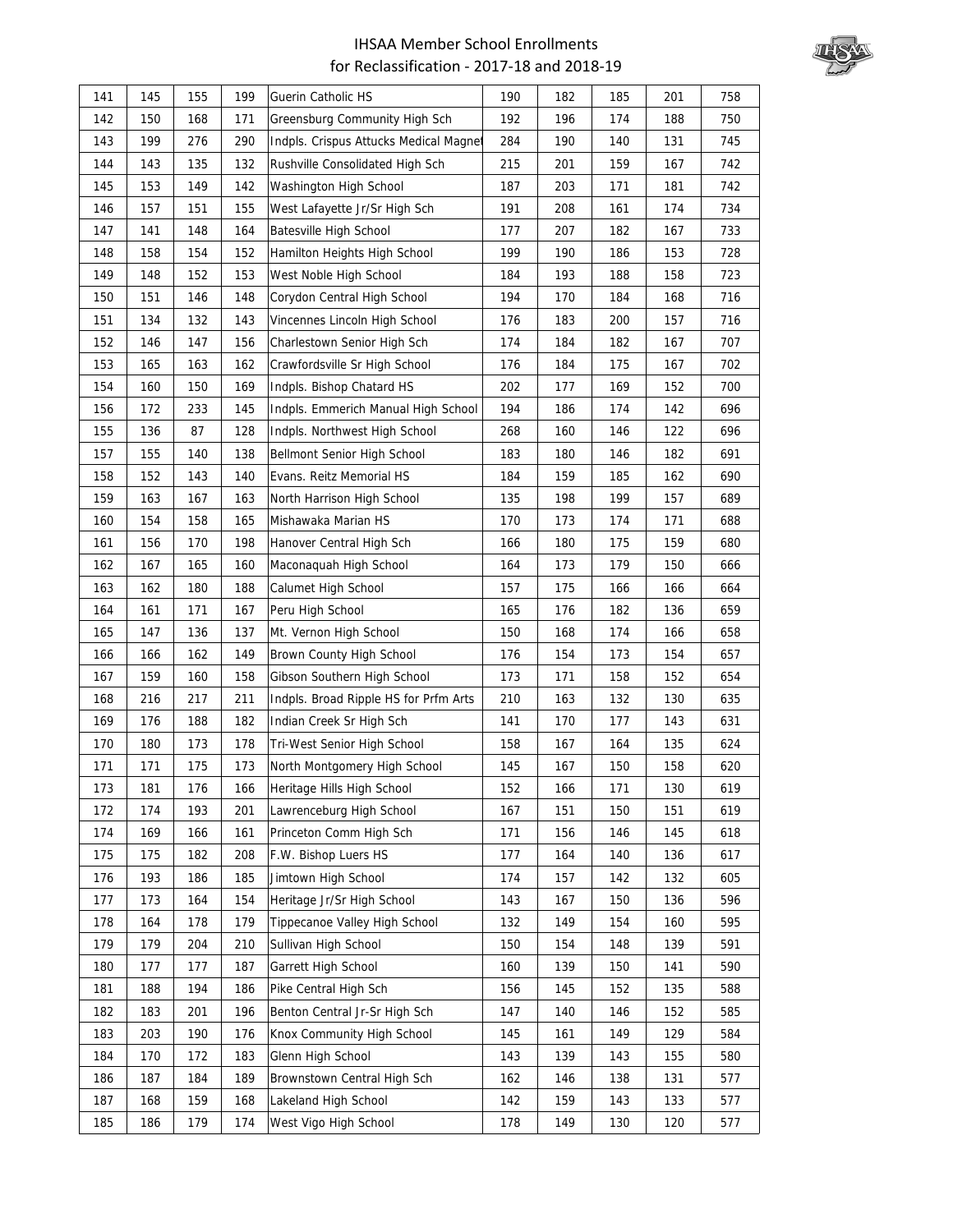

| 188 | 189 | 185 | 175 | Salem High School                   | 148 | 143 | 139 | 143 | 573 |
|-----|-----|-----|-----|-------------------------------------|-----|-----|-----|-----|-----|
| 189 | 184 | 183 | 193 | Fairfield Jr-Sr High School         | 126 | 140 | 142 | 157 | 565 |
| 190 | 198 | 211 | 231 | Indpls. Cardinal Ritter HS          | 163 | 151 | 131 | 118 | 563 |
| 191 | 191 | 197 | 202 | Northwestern Sr High Sch            | 162 | 150 | 123 | 127 | 562 |
| 192 | 196 | 181 | 369 | Gary Lighthouse Charter School      | 135 | 143 | 166 | 116 | 560 |
| 193 | 200 | 195 | 180 | <b>Blackford High School</b>        | 159 | 135 | 135 | 129 | 558 |
| 194 | 178 | 174 | 184 | Greencastle Senior High Sch         | 131 | 149 | 141 | 135 | 556 |
| 195 | 197 | 199 | 207 | Wheeler High School                 | 128 | 163 | 131 | 131 | 553 |
| 196 | 209 | 210 | 181 | Southmont Sr High School            | 146 | 138 | 144 | 122 | 550 |
| 197 | 208 | 207 | 197 | South Vermillion High School        | 140 | 139 | 144 | 123 | 546 |
| 198 | 213 | 212 | 226 | Muncie Burris Laboratory School     | 60  | 54  | 221 | 200 | 535 |
| 199 | 212 | 216 | 192 | Woodlan Jr/Sr High School           | 152 | 125 | 130 | 127 | 534 |
| 200 | 195 | 206 | 200 | Rensselaer Central High Sch         | 131 | 139 | 133 | 128 | 531 |
| 201 | 194 | 200 | 214 | Southridge High School              | 125 | 157 | 128 | 121 | 531 |
| 202 | 207 | 223 | 218 | Evans. Mater Dei HS                 | 112 | 153 | 144 | 120 | 529 |
| 203 | 190 | 196 | 191 | Western Boone Jr-Sr High School     | 122 | 137 | 143 | 127 | 529 |
| 204 | 205 | 221 | 270 | Hammond Bishop Noll Institute       | 129 | 159 | 115 | 125 | 528 |
| 205 | 238 | 236 | 233 | Monrovia High School                | 144 | 133 | 123 | 127 | 527 |
| 206 | 206 | 187 | 170 | Eastbrook High School               | 129 | 154 | 128 | 114 | 525 |
| 207 | 201 | 192 | 204 | Rochester Community High Sch        | 137 | 126 | 145 | 116 | 524 |
| 208 | 192 | 202 | 203 | Tipton High School                  | 121 | 142 | 130 | 131 | 524 |
| 209 | 228 | 224 | 238 | Speedway Senior High School         | 143 | 153 | 115 | 112 | 523 |
| 210 | 224 | 248 | 255 | Manchester Jr-Sr High School        | 125 | 132 | 140 | 114 | 511 |
| 211 | 219 | 214 | 216 | Oak Hill High School                | 147 | 142 | 116 | 106 | 511 |
| 212 | 202 | 235 | 221 | Alexandria-Monroe High School       | 126 | 124 | 134 | 122 | 506 |
| 213 | 214 | 205 | 209 | Boone Grove High School             | 132 | 134 | 120 | 113 | 499 |
| 214 | 218 | 215 | 229 | North Posey Sr High Sch             | 130 | 113 | 118 | 137 | 498 |
| 215 | 215 | 225 | 230 | Bremen Senior High School           | 122 | 137 | 110 | 128 | 497 |
| 216 | 185 | 198 | 195 | Andrean High School                 | 85  | 136 | 124 | 147 | 492 |
| 217 | 275 | 241 | 247 | Eastern (Greentown) Jr & Sr HS      | 153 | 119 | 119 | 100 | 491 |
| 218 | 211 | 189 | 177 | Mitchell High School                | 132 | 140 | 110 | 109 | 491 |
| 219 | 204 | 191 | 190 | Whitko High School                  | 110 | 136 | 114 | 126 | 486 |
| 220 | 242 | 220 | 235 | Frankton Jr-Sr High Sch             | 123 | 128 | 114 | 115 | 480 |
| 221 | 237 | 219 | 217 | Eastern (Pekin) High Sch            | 120 | 138 | 118 | 97  | 473 |
| 222 | 223 | 247 | 263 | Lapel Sr High School                | 111 | 110 | 130 | 119 | 470 |
| 223 | 244 | 230 | 219 | Paoli Jr & Sr High Sch              | 132 | 132 | 114 | 90  | 468 |
| 224 | 229 | 242 | 215 | <b>Triton Central High School</b>   | 116 | 119 | 136 | 97  | 468 |
| 225 | 220 | 218 | 223 | Cass Jr-Sr High School              | 122 | 112 | 118 | 114 | 466 |
| 226 | 239 | 262 | 237 | Clarksville Senior High Sch         | 140 | 112 | 122 | 90  | 464 |
| 227 | 210 | 213 | 205 | Centerville Sr High School          | 112 | 124 | 128 | 99  | 463 |
| 228 | 264 | 156 | 116 | Gary Roosevelt Car & Tech Acad      | 85  | 153 | 117 | 103 | 458 |
| 229 | 226 | 222 | 212 | Cascade Senior High School          | 107 | 122 | 123 | 105 | 457 |
| 230 | 222 | 238 | 234 | Crawford County Jr-Sr HS            | 122 | 109 | 117 | 109 | 457 |
| 231 | 133 | 203 | 248 | Indpls. George Washington Community | 169 | 153 | 71  | 64  | 457 |
| 232 | 221 | 208 | 194 | North Putnam Sr High Sch            | 110 | 121 | 108 | 117 | 456 |
| 233 | 245 | 285 | 301 | Indpls. Scecina Memorial School     | 113 | 120 | 116 | 100 | 449 |
| 234 | 240 | 232 | 227 | Bowman Leadership Academy           | 118 | 117 | 113 | 99  | 447 |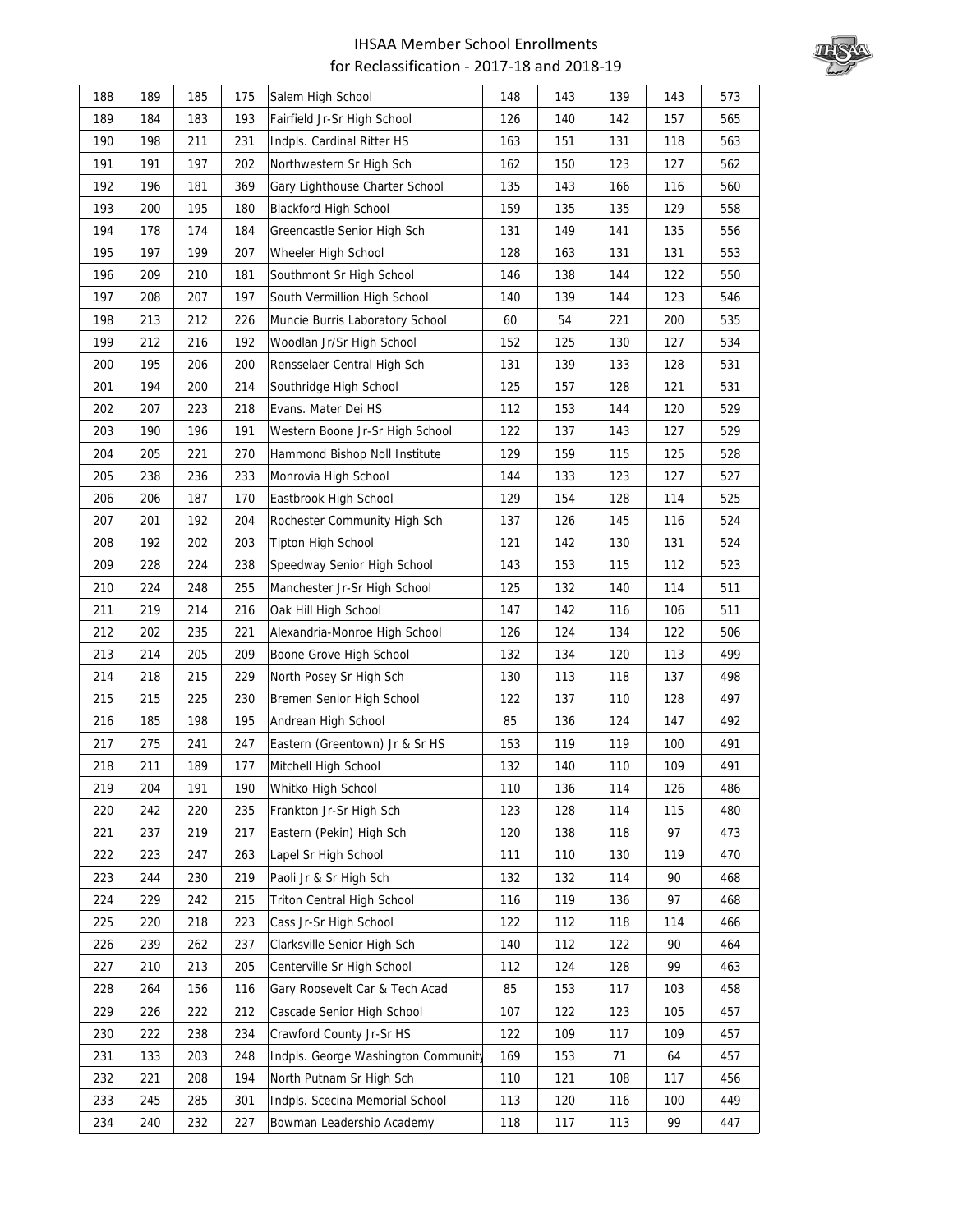

| 235 | 254 | 231 | 220 | Elwood Community High School     | 119 | 125 | 103 | 100 | 447 |
|-----|-----|-----|-----|----------------------------------|-----|-----|-----|-----|-----|
| 236 | 230 | 237 | 232 | Winchester Community High Sch    | 119 | 114 | 104 | 109 | 446 |
| 237 | 217 | 240 | 242 | Union County High School         | 106 | 109 | 121 | 108 | 444 |
| 238 | 234 | 228 | 240 | <b>Bluffton High School</b>      | 122 | 103 | 111 | 107 | 443 |
| 239 | 270 | 258 | 250 | Shenandoah High School           | 110 | 129 | 98  | 105 | 442 |
| 240 | 233 | 234 | 244 | North Newton Jr-Sr High Sch      | 91  | 126 | 117 | 106 | 440 |
| 241 | 259 | 256 | 239 | River Forest Jr-Sr High School   | 101 | 122 | 111 | 105 | 439 |
| 242 | 227 | 239 | 249 | Providence HS                    | 92  | 109 | 114 | 122 | 437 |
| 243 | 255 | 264 | 278 | Whiting High School              | 122 | 121 | 95  | 96  | 434 |
| 244 | 225 | 209 | 206 | Delphi Community High School     | 113 | 100 | 95  | 122 | 430 |
| 245 | 249 | 227 | 251 | Wabash High School               | 107 | 121 | 101 | 98  | 427 |
| 246 | 251 | 289 | 291 | Eastern Hancock High Sch         | 115 | 90  | 114 | 106 | 425 |
| 247 | 268 | 252 | 246 | Tell City Jr-Sr High School      | 88  | 129 | 99  | 105 | 421 |
| 248 | 243 | 274 | 295 | Northeastern High School         | 96  | 105 | 108 | 110 | 419 |
| 249 | 258 | 268 | 275 | Westview Jr-Sr High School       | 100 | 116 | 112 | 88  | 416 |
| 250 | 236 | 229 | 222 | Prairie Heights Sr High Sch      | 117 | 106 | 102 | 90  | 415 |
| 251 | 241 | 253 | 236 | <b>Taylor High School</b>        | 105 | 98  | 122 | 88  | 413 |
| 252 | 261 | 250 | 266 | Milan High School                | 103 | 113 | 100 | 95  | 411 |
| 253 | 250 | 243 | 224 | Heritage Christian               | 87  | 124 | 92  | 104 | 407 |
| 254 | 235 | 226 | 228 | South Spencer High School        | 103 | 115 | 89  | 100 | 407 |
| 255 | 231 | 249 | 256 | Switzerland Co Senior High Sch   | 98  | 100 | 100 | 106 | 404 |
| 256 | 256 | 255 | 261 | Park Tudor School (9-12)         | 98  | 97  | 117 | 91  | 403 |
| 257 | 252 | 245 | 225 | Madison-Grant High School        | 94  | 108 | 103 | 96  | 401 |
| 258 | 272 | 266 | 267 | North Knox High School           | 100 | 116 | 97  | 85  | 398 |
| 259 | 253 | 246 | 252 | Forest Park Jr-Sr High Sch       | 102 | 85  | 104 | 106 | 397 |
| 260 | 266 | 282 | 289 | Wapahani High School             | 89  | 110 | 98  | 99  | 396 |
| 261 | 257 | 265 | 286 | Austin High School               | 94  | 108 | 95  | 97  | 394 |
| 262 | 248 | 244 | 262 | Central Noble High School        | 99  | 105 | 98  | 91  | 393 |
| 263 | 247 | 263 | 272 | Cloverdale High School           | 97  | 110 | 93  | 82  | 382 |
| 264 | 274 | 259 | 274 | Knightstown High School          | 95  | 105 | 100 | 81  | 381 |
| 265 | 269 | 271 | 260 | Lake Station Edison Jr-Sr HS     | 102 | 97  | 101 | 81  | 381 |
| 266 | 289 | 287 | 300 | Perry Central Jr-Sr High Sch     | 83  | 110 | 81  | 105 | 379 |
| 267 | 232 | 261 | 268 | Eastern Greene High School       | 93  | 99  | 96  | 89  | 377 |
| 268 | 260 | 269 | 276 | Winamac Community High School    | 100 | 94  | 101 | 82  | 377 |
| 269 | 281 | 267 | 269 | Adams Central High School        | 91  | 101 | 81  | 102 | 375 |
| 270 | 282 | 273 | 259 | Seeger Memorial Jr-Sr HS         | 93  | 112 | 97  | 73  | 375 |
| 271 | 265 | 260 | 241 | Eastside Junior-Senior High Sch  | 107 | 93  | 90  | 82  | 372 |
| 272 | 361 | 316 | 151 | Indpls. Arlington Community HS   | 172 | 101 | 60  | 38  | 371 |
| 273 | 287 | 296 | 296 | Hebron High School               | 91  | 108 | 83  | 88  | 370 |
| 274 | 291 | 309 | 307 | Monroe Central Jr-Sr High Sch    | 94  | 99  | 97  | 80  | 370 |
| 275 | 276 | 286 | 311 | F.W. Canterbury School           | 86  | 96  | 95  | 92  | 369 |
| 276 | 267 | 277 | 273 | South Adams High School          | 101 | 79  | 91  | 98  | 369 |
| 277 | 271 | 251 | 245 | North Judson-San Pierre High Sch | 101 | 94  | 89  | 84  | 368 |
| 278 | 263 | 257 | 258 | Churubusco Jr-Sr High School     | 92  | 93  | 83  | 99  | 367 |
| 279 | 273 | 299 | 293 | Linton-Stockton High School      | 93  | 94  | 101 | 78  | 366 |
| 280 | 286 | 293 | 287 | South Knox Middle-High School    | 101 | 94  | 83  | 88  | 366 |
| 281 | 295 | 281 | 279 | LaVille Jr-Sr High School        | 108 | 99  | 79  | 77  | 363 |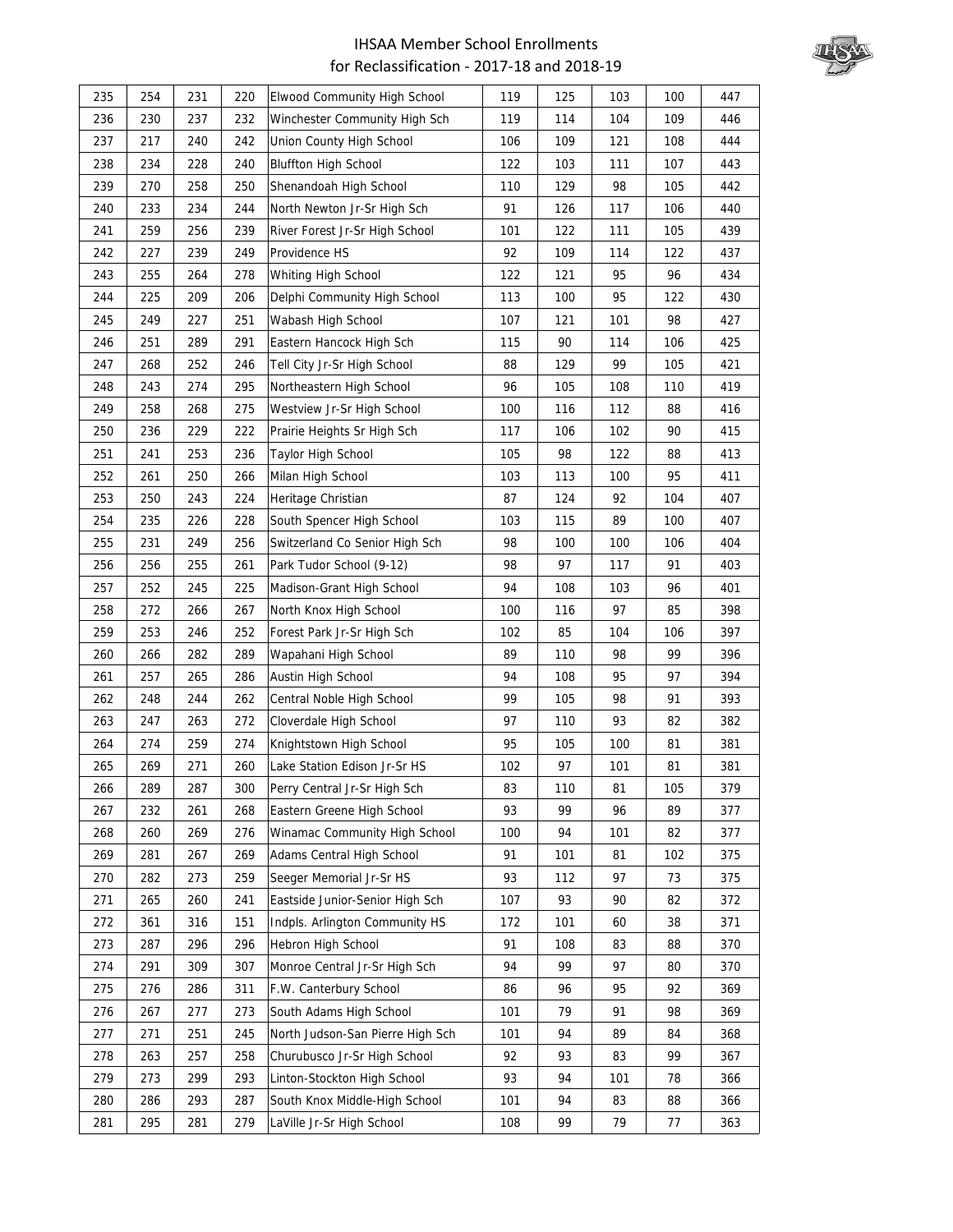

| 282 | 279 | 272 | 253 | South Putnam High School               | 100 | 96  | 87 | 80 | 363 |
|-----|-----|-----|-----|----------------------------------------|-----|-----|----|----|-----|
| 283 | 280 | 298 | 282 | Indpls. Shortridge Law & Public Policy | 111 | 102 | 78 | 70 | 361 |
| 284 | 296 | 297 | 303 | Signature School Inc                   | 109 | 92  | 74 | 86 | 361 |
| 285 | 262 | 254 | 265 | Southwestern (Hanover) Middle/Sr HS    | 88  | 96  | 92 | 83 | 359 |
| 286 | 246 | 290 | 144 | Indpls. Howe Comm High School          | 95  | 99  | 89 | 74 | 357 |
| 287 | 285 | 278 | 281 | South Ripley High School               | 98  | 95  | 91 | 70 | 354 |
| 288 | 290 | 307 | 298 | Carroll (Flora) Jr-Sr High Sch         | 82  | 86  | 86 | 99 | 353 |
| 289 | 277 | 270 | 254 | Fountain Central High School           | 78  | 90  | 89 | 93 | 350 |
| 290 | 284 | 283 | 283 | Henryville Jr & Sr High Sch            | 87  | 89  | 90 | 83 | 349 |
| 291 | 288 | 292 | 319 | Irvington Preparatory Academy          | 84  | 102 | 79 | 77 | 342 |
| 292 | 292 | 284 | 288 | Hagerstown Jr-Sr High School           | 100 | 83  | 73 | 85 | 341 |
| 293 | 278 | 302 | 302 | Covenant Christian (Indpls.) HS        | 74  | 96  | 95 | 69 | 334 |
| 294 | 299 | 291 | 271 | Cambridge City Lincoln Sr High Sch     | 80  | 84  | 83 | 84 | 331 |
| 295 | 314 | 321 | 324 | Clinton Prairie Jr-Sr HS               | 94  | 90  | 70 | 76 | 330 |
| 296 | 283 | 279 | 284 | North Decatur Jr-Sr High Sch           | 92  | 83  | 89 | 65 | 329 |
| 297 | 298 | 288 | 285 | Sheridan High School                   | 86  | 91  | 82 | 70 | 329 |
| 298 | 311 | 303 | 292 | North Miami Middle/High School         | 82  | 78  | 84 | 76 | 320 |
| 299 | 300 | 319 | 306 | Rossville Senior High School           | 85  | 72  | 74 | 82 | 313 |
| 300 | 305 | 312 | 320 | South Decatur Jr-Sr High Sch           | 82  | 86  | 75 | 70 | 313 |
| 301 | 301 | 325 | 318 | Covington Community High Sch           | 77  | 79  | 78 | 75 | 309 |
| 302 | 322 | 340 | 339 | Tecumseh Jr-Sr High Sch                | 76  | 86  | 88 | 59 | 309 |
| 303 | 312 | 326 | 313 | North Daviess Jr-Sr High Sch           | 87  | 80  | 72 | 67 | 306 |
| 304 | 297 | 294 | 277 | Northfield Jr-Sr High School           | 75  | 80  | 81 | 68 | 304 |
| 305 | 308 | 301 | 309 | Riverton Parke Jr-Sr High School       | 77  | 78  | 72 | 77 | 304 |
| 306 | 294 | 275 | 280 | Fremont High School                    | 80  | 76  | 78 | 69 | 303 |
| 307 | 302 | 313 | 317 | South Central (Union Mills) Jr-Sr HS   | 68  | 79  | 76 | 80 | 303 |
| 308 | 304 | 318 | 332 | Westville High School                  | 71  | 80  | 76 | 69 | 296 |
| 309 | 293 | 280 | 264 | Southwood Jr-Sr High School            | 79  | 77  | 74 | 65 | 295 |
| 310 | 335 | 354 | 358 | Lafayette Central Catholic Jr-Sr HS    | 71  | 76  | 80 | 64 | 291 |
| 311 | 326 | 343 | 353 | University High School of Indiana      | 62  | 69  | 97 | 61 | 289 |
| 312 | 327 |     |     | Hammond Acad. Of Sci. & Tech.          | 86  | 77  | 59 | 65 | 287 |
| 313 | 330 | 342 | 315 | Tri Junior-Senior High School          | 65  | 71  | 80 | 69 | 285 |
| 314 | 307 | 295 | 299 | North Central (Farmersburg) HS         | 79  | 83  | 64 | 57 | 283 |
| 315 | 324 | 335 | 326 | Union City Community High Sch          | 58  | 74  | 71 | 77 | 280 |
| 316 | 323 | 336 | 338 | West Central Senior High School        | 62  | 79  | 72 | 67 | 280 |
| 317 | 338 | 351 | 335 | Daleville Jr/Sr High School            | 73  | 65  | 66 | 75 | 279 |
| 318 | 310 | 304 | 322 | Loogootee Jr/Sr High School            | 77  | 77  | 63 | 61 | 278 |
| 319 | 318 |     |     | Indpls. Lighthouse Charter School      | 69  | 69  | 66 | 73 | 277 |
| 320 | 328 | 338 | 321 | Wood Memorial High                     | 62  | 78  | 61 | 76 | 277 |
| 321 | 347 | 344 | 343 | Kouts Middle/High School               | 70  | 81  | 71 | 53 | 275 |
| 322 | 339 | 323 | 308 | Pioneer Jr-Sr High School              | 65  | 85  | 77 | 48 | 275 |
| 323 | 313 | 330 | 336 | Wes-Del Middle/Senior High Sch         | 69  | 63  | 81 | 62 | 275 |
| 324 | 303 | 300 | 294 | Clinton Central Junior-Senior HS       | 77  | 69  | 60 | 68 | 274 |
| 325 | 358 | 360 | 370 | Marquette Catholic HS                  | 65  | 87  | 65 | 56 | 273 |
| 326 | 316 | 372 | 378 | <b>Tindley Accelerated Sch</b>         | 89  | 80  | 64 | 40 | 273 |
| 327 | 309 | 314 | 314 | Tri Central Middle-High School         | 53  | 69  | 66 | 83 | 271 |
| 328 | 317 | 317 | 334 | Edinburgh Community High Sch           | 64  | 71  | 65 | 69 | 269 |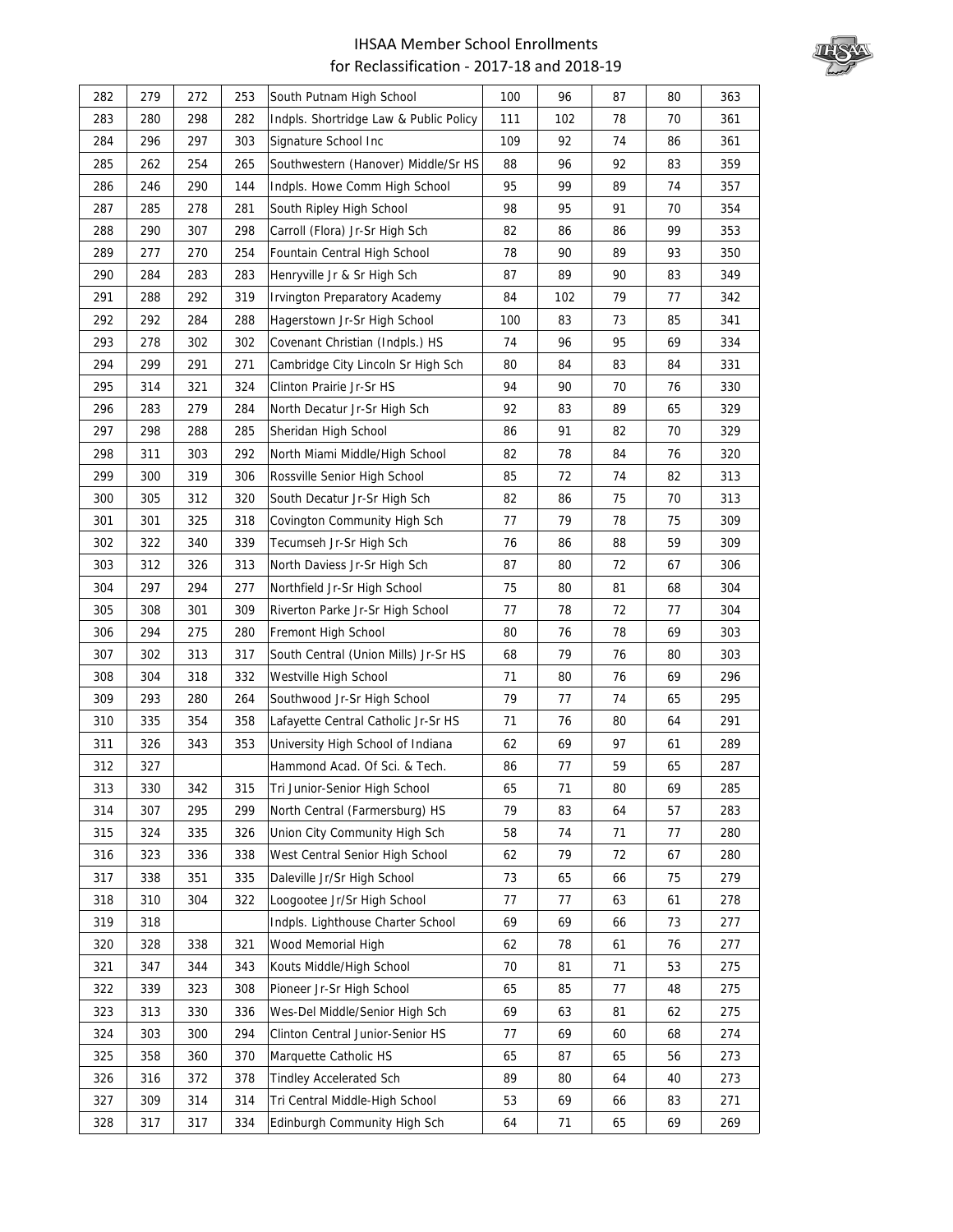

| 329 | 331 | 333 | 316 | Hauser Jr-Sr High School             | 60 | 69 | 88 | 51 | 268 |
|-----|-----|-----|-----|--------------------------------------|----|----|----|----|-----|
| 330 | 320 | 306 | 304 | Northeast Dubois High School         | 69 | 72 | 74 | 53 | 268 |
| 331 | 349 | 328 | 344 | White River Valley Jr/Sr High Sch    | 78 | 75 | 68 | 47 | 268 |
| 332 | 373 | 386 | 391 | 21st Century Charter Sch of Gary     | 75 | 74 | 71 | 46 | 266 |
| 333 | 321 | 327 | 329 | Southern Wells Jr-Sr High Sch        | 53 | 77 | 63 | 73 | 266 |
| 334 | 319 | 310 | 305 | Springs Valley Comm High Sch         | 69 | 74 | 72 | 51 | 266 |
| 335 | 340 | 324 | 337 | Washington Twp Middle/High School    | 65 | 72 | 73 | 56 | 266 |
| 336 | 334 | 320 | 328 | North White Jr/Sr High School        | 76 | 65 | 76 | 48 | 265 |
| 337 | 332 | 322 | 327 | Jac-Cen-Del Jr-Sr High School        | 72 | 64 | 62 | 65 | 263 |
| 338 | 337 |     |     | S.B. Career Academy                  | 85 | 64 | 67 | 47 | 263 |
| 339 | 306 | 308 | 310 | Triton Jr-Sr High Sch                | 54 | 81 | 67 | 59 | 261 |
| 340 | 354 | 311 | 257 | Indpls. Metropolitan High Sch        | 38 | 68 | 84 | 68 | 258 |
| 341 | 325 | 315 | 312 | West Washington Jr-Sr HS             | 69 | 65 | 54 | 69 | 257 |
| 342 |     |     |     | Providence Cristo Rey HS             | 84 | 73 | 51 | 47 | 255 |
| 343 | 350 | 353 | 349 | Lanesville Jr-Sr HS                  | 65 | 61 | 59 | 68 | 253 |
| 344 | 353 | 361 | 347 | Indpls. Lutheran High School         | 75 | 62 | 55 | 59 | 251 |
| 345 | 344 | 331 | 331 | Clay City Jr-Sr High School          | 64 | 60 | 64 | 61 | 249 |
| 346 | 345 | 345 | 323 | <b>Culver Community High Sch</b>     | 66 | 68 | 47 | 68 | 249 |
| 347 | 329 |     |     | Anderson Preparatory Academy         | 67 | 69 | 57 | 54 | 247 |
| 348 | 346 | 355 | 351 | North Vermillion High School         | 66 | 51 | 62 | 66 | 245 |
| 349 | 356 | 348 | 361 | Morgan Township Middle/High School   | 61 | 57 | 65 | 61 | 244 |
| 350 | 364 | 362 | 375 | Christian Academy of Indiana         | 64 | 71 | 58 | 48 | 241 |
| 351 | 336 | 341 | 366 | F.W. Blackhawk Christian Jr-Sr HS    | 63 | 53 | 68 | 57 | 241 |
| 352 | 352 | 346 | 342 | Shakamak Jr-Sr High Sch              | 65 | 60 | 54 | 61 | 240 |
| 353 | 348 | 357 | 357 | Cowan High School                    | 53 | 67 | 62 | 56 | 238 |
| 354 | 359 | 352 | 359 | Tri-County Middle-Senior High        | 57 | 55 | 66 | 56 | 234 |
| 355 | 357 | 350 | 348 | Rising Sun High School               | 66 | 59 | 57 | 51 | 233 |
| 356 |     |     |     | Christel House Academy               | 74 | 53 | 59 | 46 | 232 |
| 357 | 362 | 356 | 354 | Borden High School                   | 62 | 56 | 54 | 58 | 230 |
| 358 | 333 | 305 | 297 | Bloomfield Jr-Sr High School         | 61 | 55 | 45 | 67 | 228 |
| 359 | 315 | 337 | 350 | Caston Jr-Sr High Sch                | 57 | 44 | 61 | 66 | 228 |
| 360 | 367 | 364 | 362 | Southwestern (Shelby) High School    | 56 | 64 | 49 | 58 | 227 |
| 361 | 341 | 334 | 341 | Orleans Jr-Sr High Sch               | 49 | 62 | 57 | 58 | 226 |
| 362 | 343 | 332 | 330 | New Washington Middle/High School    | 56 | 64 | 42 | 63 | 225 |
| 363 | 355 | 347 | 345 | Rockville Jr-Sr High School          | 50 | 66 | 59 | 49 | 224 |
| 364 | 351 | 329 | 325 | Attica High School                   | 63 | 57 | 51 | 52 | 223 |
| 365 | 342 | 339 | 333 | South Newton Senior High Sch         | 60 | 55 | 65 | 40 | 220 |
| 366 | 363 | 359 | 346 | South Central (Elizabeth) Jr & Sr HS | 68 | 48 | 52 | 44 | 212 |
| 367 | 365 | 367 | 365 | Oldenburg Academy                    | 54 | 56 | 41 | 59 | 210 |
| 368 | 366 | 370 | 364 | Barr Reeve Jr-Sr High School         | 54 | 47 | 47 | 55 | 203 |
| 369 | 369 | 368 | 371 | Faith Christian School               | 42 | 64 | 45 | 52 | 203 |
| 370 | 360 | 349 | 340 | Frontier Jr-Sr High School           | 55 | 54 | 41 | 52 | 202 |
| 371 | 374 | 365 | 363 | Argos Comm Jr-Sr High School         | 51 | 54 | 45 | 48 | 198 |
| 372 | 375 | 369 | 355 | Morristown Jr-Sr High School         | 49 | 52 | 49 | 44 | 194 |
| 373 | 372 | 363 | 356 | Blue River Valley Jr-Sr HS           | 42 | 44 | 48 | 52 | 186 |
| 374 | 371 | 376 | 380 | Lakewood Park Christian Sch          | 53 | 38 | 58 | 37 | 186 |
| 375 | 385 | 380 | 376 | Elkhart Christian Academy            | 50 | 48 | 50 | 37 | 185 |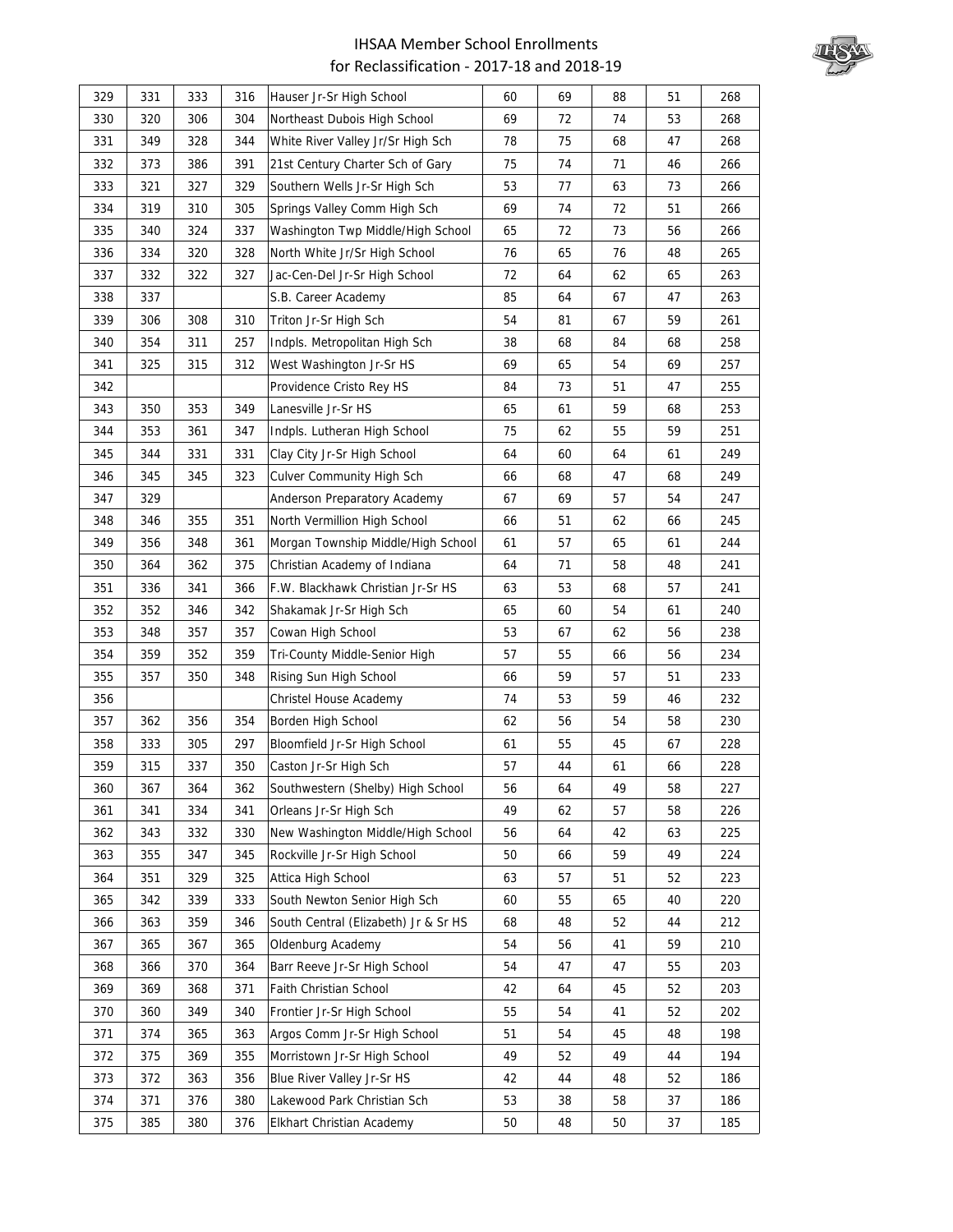

| 376 | 376 | 381 | 384 | Indiana Math & Science Academy     | 71             | 49             | 42             | 23 | 185 |
|-----|-----|-----|-----|------------------------------------|----------------|----------------|----------------|----|-----|
| 377 | 370 | 366 | 360 | Oregon-Davis Jr-Sr High School     | 49             | 49             | 47             | 37 | 182 |
| 378 | 384 | 388 | 393 | Greenwood Christian Academy        | 39             | 43             | 49             | 49 | 180 |
| 379 | 380 | 373 | 367 | Shoals Comm Jr-Sr High Sch         | 45             | 46             | 41             | 45 | 177 |
| 380 | 382 | 374 | 372 | Randolph Southern Jr-Sr High Sch   | 44             | 51             | 48             | 29 | 172 |
| 381 | 379 | 385 | 385 | International Sch of Indiana HS    | 35             | 53             | 43             | 34 | 165 |
| 382 | 368 | 358 | 352 | Waldron Jr-Sr High School          | 43             | 41             | 37             | 42 | 163 |
| 383 | 383 | 379 | 373 | Turkey Run High School             | 41             | 36             | 41             | 41 | 159 |
| 384 | 378 | 382 | 381 | Liberty Christian School           | 35             | 37             | 28             | 50 | 150 |
| 385 | 386 | 387 | 379 | Bethany Christian School           | 38             | 30             | 47             | 33 | 148 |
| 386 | 377 | 384 | 383 | Trinity Lutheran HS                | 30             | 31             | 37             | 44 | 142 |
| 387 | 388 | 392 | 392 | Rock Creek Community Academy       | 32             | 36             | 29             | 40 | 137 |
| 388 | 387 | 375 | 377 | Hamilton Community High Sch        | 29             | 35             | 24             | 33 | 121 |
| 389 | 389 | 383 | 374 | Crothersville Jr-Sr High School    | 32             | 30             | 30             | 28 | 120 |
| 390 | 395 | 395 | 390 | LaCrosse Elem & High School        | 42             | 29             | 25             | 22 | 118 |
| 391 | 390 | 377 | 368 | Eminence Jr-Sr High School         | 33             | 34             | 25             | 24 | 116 |
| 392 | 393 | 391 | 388 | Indiana School For The Deaf        | 32             | 28             | 22             | 33 | 115 |
| 393 | 394 | 393 | 389 | Shawe Memorial HS                  | 25             | 25             | 34             | 25 | 109 |
| 394 | 391 | 378 | 382 | Union (Modoc) Junior & High School | 12             | 25             | 33             | 37 | 107 |
| 395 | 397 | 390 | 395 | Bethesda Christian School          | 26             | 23             | 35             | 22 | 106 |
| 396 | 396 | 396 | 396 | Covenant Christian (DeMotte) HS    | 26             | 24             | 24             | 25 | 99  |
| 397 | 403 | 398 | 394 | Lakeland Christian Academy         | 20             | 29             | 33             | 17 | 99  |
| 398 | 400 | 394 | 386 | Vincennes Rivet Middle & HS        | 28             | 23             | 23             | 24 | 98  |
| 399 |     |     |     | Traders Point Christian Academy *  | 33             | 16             | 27             | 20 | 96  |
| 400 | 401 | 402 | 403 | Seton Catholic High School         | 19             | 22             | 30             | 21 | 92  |
| 401 | 399 | 399 | 401 | Evans. Day School                  | 19             | 16             | 21             | 25 | 81  |
| 402 | 405 | 403 | 397 | Cannelton Elem & High School       | 24             | 27             | $\overline{7}$ | 15 | 73  |
| 403 | 398 | 400 | 402 | Medora Jr & Sr High School         | 16             | 16             | 21             | 20 | 73  |
| 404 | 402 | 401 | 400 | Washington Catholic Mid/HS         | 16             | 16             | 18             | 21 | 71  |
| 405 |     |     |     | Central Christian Academy          | $\overline{7}$ | 16             | 17             | 18 | 58  |
| 406 | 406 | 406 | 404 | Indiana School For The Blind       | 19             | 9              | 15             | 14 | 57  |
| 407 |     |     |     | Smith Academy for Excellence       | 10             | $\overline{7}$ | $\overline{7}$ | 9  | 33  |

**\*** Traders Point Christian Academy is not eligible for tournament play until 2018-19

| Schools not eligible for tournament competition until 2020-21  |    |    |    |  |    |  |  |  |  |  |  |  |
|----------------------------------------------------------------|----|----|----|--|----|--|--|--|--|--|--|--|
| Indps. Lighthouse Charter East<br>277<br>69<br>69<br>73.<br>66 |    |    |    |  |    |  |  |  |  |  |  |  |
| Lighthouse Christian Academy                                   | 31 | 23 | 16 |  | 84 |  |  |  |  |  |  |  |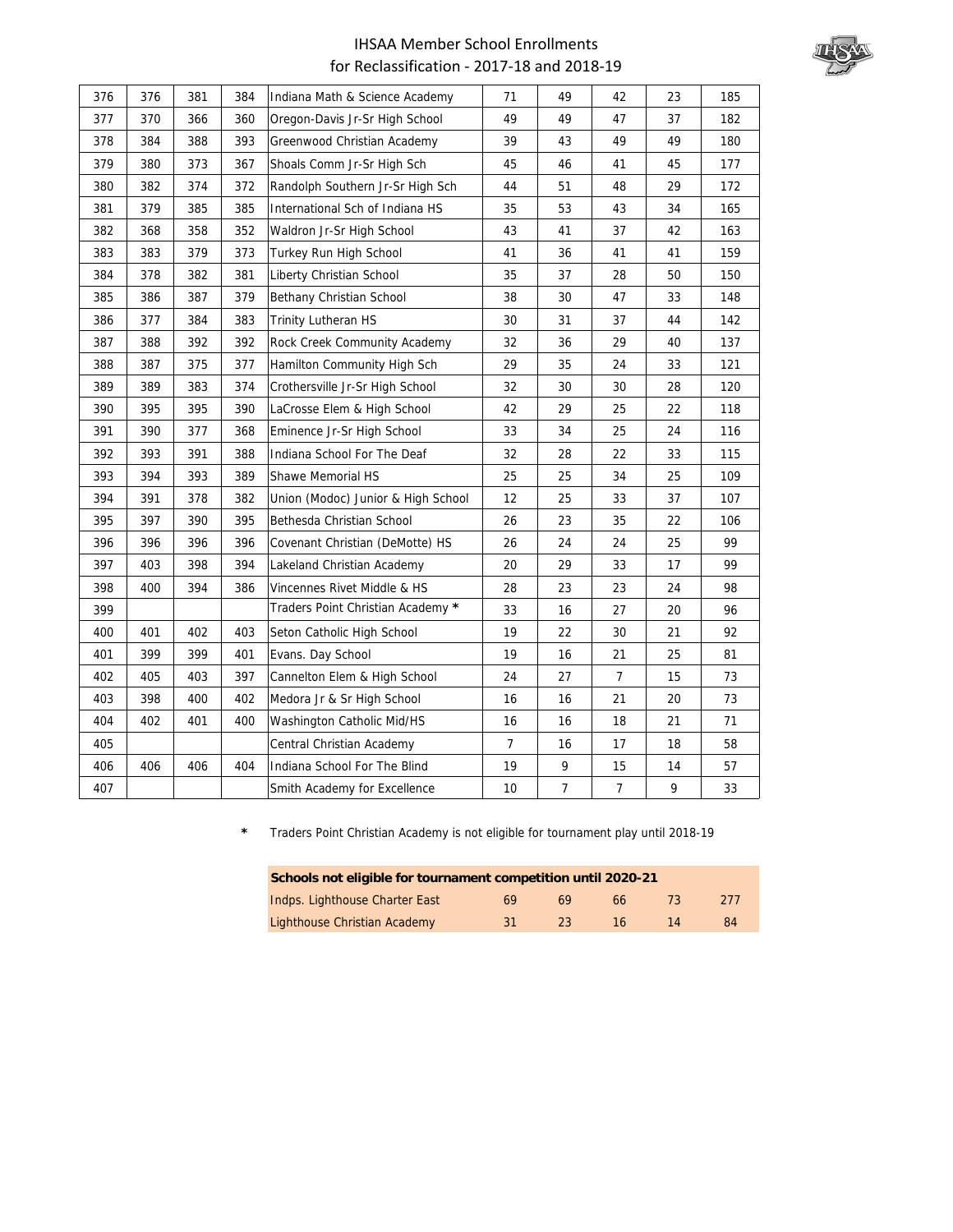

| $17 - 18$    | 15-16          | 13-14          | $11 - 12$      | <b>SCHOOL NAME - Alphabetical</b>  | 9th G | 10th G | 11th G | 12th G | <b>Totals</b> |
|--------------|----------------|----------------|----------------|------------------------------------|-------|--------|--------|--------|---------------|
| 332          | 373            | 386            | 391            | 21st Century Charter Sch of Gary   | 75    | 74     | 71     | 46     | 266           |
| 269          | 281            | 267            | 269            | Adams Central High School          | 91    | 101    | 81     | 102    | 375           |
| 212          | 202            | 235            | 221            | Alexandria-Monroe High School      | 126   | 124    | 134    | 122    | 506           |
| 35           | 36             | 37             | 12             | Anderson High School               | 515   | 493    | 485    | 440    | 1933          |
| 347          | 329            |                |                | Anderson Preparatory Academy       | 67    | 69     | 57     | 54     | 247           |
| 216          | 185            | 198            | 195            | Andrean High School                | 85    | 136    | 124    | 147    | 492           |
| 118          | 122            | 110            | 113            | Angola High School                 | 237   | 236    | 213    | 190    | 876           |
| 371          | 374            | 365            | 363            | Argos Comm Jr-Sr High School       | 51    | 54     | 45     | 48     | 198           |
| 364          | 351            | 329            | 325            | Attica High School                 | 63    | 57     | 51     | 52     | 223           |
| 261          | 257            | 265            | 286            | Austin High School                 | 94    | 108    | 95     | 97     | 394           |
| 10           | 10             | 12             | 14             | Avon High School                   | 735   | 802    | 699    | 655    | 2891          |
| 368          | 366            | 370            | 364            | Barr Reeve Jr-Sr High School       | 54    | 47     | 47     | 55     | 203           |
| 147          | 141            | 148            | 164            | Batesville High School             | 177   | 207    | 182    | 167    | 733           |
| 60           | 60             | 56             | 54             | Bedford-North Lawrence High School | 413   | 378    | 425    | 326    | 1542          |
| 110          | 115            | 127            | 146            | Beech Grove Sr High School         | 250   | 244    | 246    | 209    | 949           |
| 157          | 155            | 140            | 138            | Bellmont Senior High School        | 183   | 180    | 146    | 182    | 691           |
| 2            | $\overline{2}$ | 1              | 1              | Ben Davis High School              | 1225  | 1094   | 1035   | 1008   | 4362          |
| 182          | 183            | 201            | 196            | Benton Central Jr-Sr High Sch      | 147   | 140    | 146    | 152    | 585           |
| 385          | 386            | 387            | 379            | Bethany Christian School           | 38    | 30     | 47     | 33     | 148           |
| 395          | 397            | 390            | 395            | Bethesda Christian School          | 26    | 23     | 35     | 22     | 106           |
| 193          | 200            | 195            | 180            | <b>Blackford High School</b>       | 159   | 135    | 135    | 129    | 558           |
| 358          | 333            | 305            | 297            | Bloomfield Jr-Sr High School       | 61    | 55     | 45     | 67     | 228           |
| 52           | 53             | 58             | 52             | Bloomington High School North      | 447   | 466    | 424    | 372    | 1709          |
| 50           | 47             | 41             | 46             | Bloomington High School South      | 474   | 437    | 408    | 423    | 1742          |
| 373          | 372            | 363            | 356            | Blue River Valley Jr-Sr HS         | 42    | 44     | 48     | 52     | 186           |
| 238          | 234            | 228            | 240            | <b>Bluffton High School</b>        | 122   | 103    | 111    | 107    | 443           |
| 213          | 214            | 205            | 209            | Boone Grove High School            | 132   | 134    | 120    | 113    | 499           |
| 115          | 118            | 111            | 117            | Boonville High School              | 246   | 234    | 211    | 212    | 903           |
| 357          | 362            | 356            | 354            | Borden High School                 | 62    | 56     | 54     | 58     | 230           |
| 234          | 240            | 232            | 227            | Bowman Leadership Academy          | 118   | 117    | 113    | 99     | 447           |
| 134          | 138            | 153            | 136            | Brebeuf Jesuit Preparatory School  | 193   | 204    | 220    | 177    | 794           |
| 215          | 215            | 225            | 230            | Bremen Senior High School          | 122   | 137    | 110    | 128    | 497           |
| 166          | 166            | 162            | 149            | Brown County High School           | 176   | 154    | 173    | 154    | 657           |
| 14           | 16             | 18             | 23             | Brownsburg High School             | 685   | 705    | 621    | 618    | 2629          |
| 185          | 187            | 184            | 189            | Brownstown Central High Sch        | 162   | 146    | 138    | 131    | 577           |
| 163          | 162            | 180            | 188            | Calumet High School                | 157   | 175    | 166    | 166    | 664           |
| 294          | 299            | 291            | 271            | Cambridge City Lincoln Sr High Sch | 80    | 84     | 83     | 84     | 331           |
| 402          | 405            | 403            | 397            | Cannelton Elem & High School       | 24    | 27     | 7      | 15     | 73            |
| $\mathbf{1}$ | $\mathbf{1}$   | $\overline{2}$ | $\overline{2}$ | Carmel High School                 | 1282  | 1299   | 1174   | 1245   | 5000          |
| 21           | 24             | 28             | 36             | Carroll (F.W.) High School         | 602   | 592    | 580    | 506    | 2280          |
| 288          | 290            | 307            | 298            | Carroll (Flora) Jr-Sr High Sch     | 82    | 86     | 86     | 99     | 353           |
| 229          | 226            | 222            | 212            | Cascade Senior High School         | 107   | 122    | 123    | 105    | 457           |
| 225          | 220            | 218            | 223            | Cass Jr-Sr High School             | 122   | 112    | 118    | 114    | 466           |
| 34           | 32             | 35             | 38             | Castle High School                 | 479   | 532    | 475    | 448    | 1934          |
| 359          | 315            | 337            | 350            | Caston Jr-Sr High Sch              | 57    | 44     | 61     | 66     | 228           |
| 16           | 15             | 17             | 18             | Center Grove High School           | 662   | 606    | 622    | 610    | 2500          |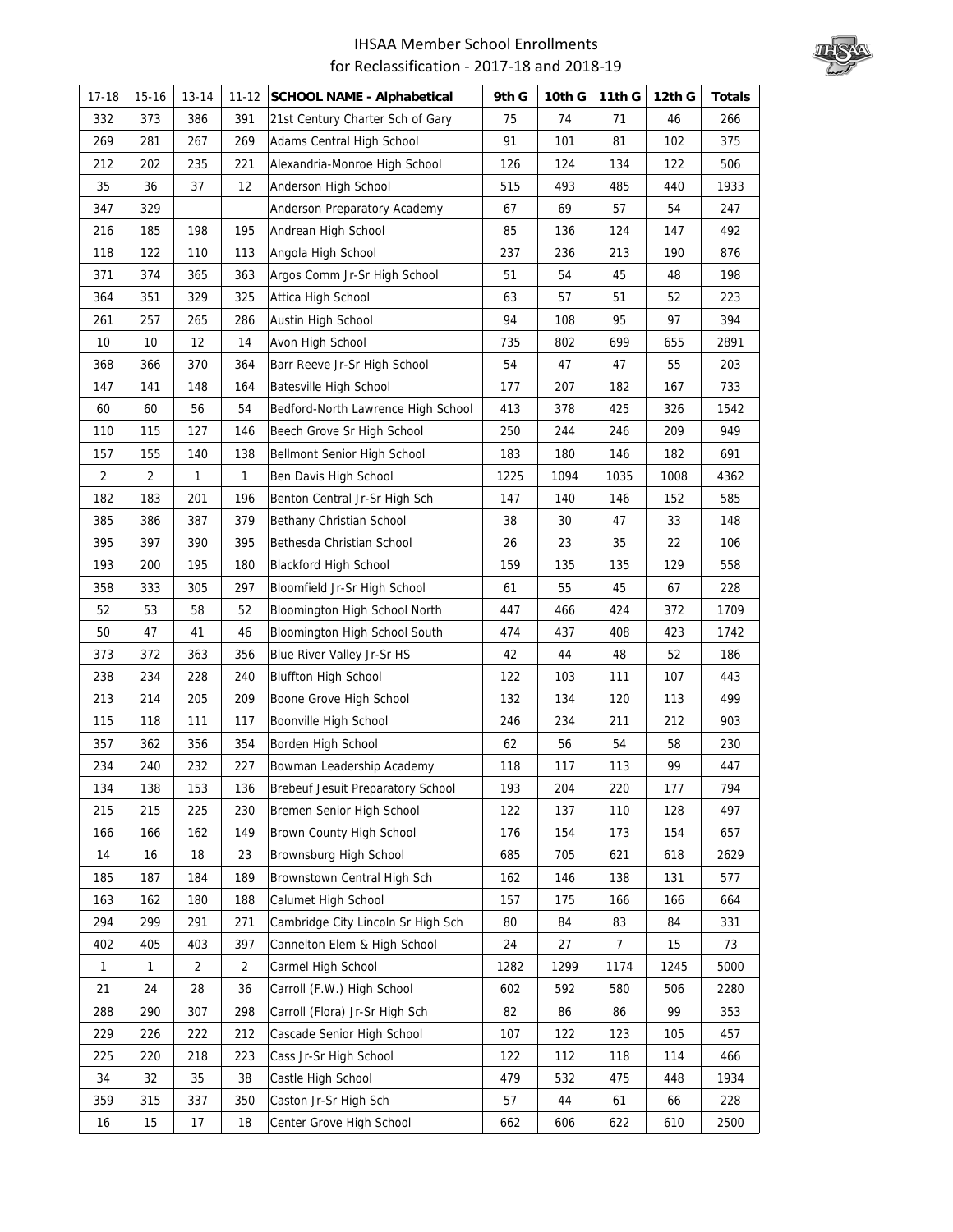

| 227 | 210 | 213 | 205 | Centerville Sr High School       | 112            | 124 | 128 | 99  | 463  |
|-----|-----|-----|-----|----------------------------------|----------------|-----|-----|-----|------|
| 405 |     |     |     | Central Christian Academy        | $\overline{7}$ | 16  | 17  | 18  | 58   |
| 262 | 248 | 244 | 262 | Central Noble High School        | 99             | 105 | 98  | 91  | 393  |
| 152 | 146 | 147 | 156 | Charlestown Senior High Sch      | 174            | 184 | 182 | 167 | 707  |
| 28  | 29  | 30  | 34  | Chesterton Senior High School    | 536            | 531 | 516 | 493 | 2076 |
| 356 |     |     |     | Christel House Academy           | 74             | 53  | 59  | 46  | 232  |
| 350 | 364 | 362 | 375 | Christian Academy of Indiana     | 64             | 71  | 58  | 48  | 241  |
| 278 | 263 | 257 | 258 | Churubusco Jr-Sr High School     | 92             | 93  | 83  | 99  | 367  |
| 226 | 239 | 262 | 237 | Clarksville Senior High Sch      | 140            | 112 | 122 | 90  | 464  |
| 345 | 344 | 331 | 331 | Clay City Jr-Sr High School      | 64             | 60  | 64  | 61  | 249  |
| 324 | 303 | 300 | 294 | Clinton Central Junior-Senior HS | 77             | 69  | 60  | 68  | 274  |
| 295 | 314 | 321 | 324 | Clinton Prairie Jr-Sr HS         | 94             | 90  | 70  | 76  | 330  |
| 263 | 247 | 263 | 272 | Cloverdale High School           | 97             | 110 | 93  | 82  | 382  |
| 101 | 106 | 104 | 96  | Columbia City High School        | 286            | 273 | 245 | 252 | 1056 |
| 61  | 63  | 68  | 66  | Columbus East High School        | 368            | 415 | 394 | 357 | 1534 |
| 31  | 28  | 29  | 32  | Columbus North High School       | 515            | 548 | 497 | 457 | 2017 |
| 51  | 57  | 61  | 68  | Concord Community High School    | 413            | 467 | 430 | 406 | 1716 |
| 96  | 97  | 93  | 90  | Connersville Sr High School      | 290            | 313 | 243 | 265 | 1111 |
| 150 | 151 | 146 | 148 | Corydon Central High School      | 194            | 170 | 184 | 168 | 716  |
| 396 | 396 | 396 | 396 | Covenant Christian (DeMotte) HS  | 26             | 24  | 24  | 25  | 99   |
| 293 | 278 | 302 | 302 | Covenant Christian (Indpls.) HS  | 74             | 96  | 95  | 69  | 334  |
| 301 | 301 | 325 | 318 | Covington Community High Sch     | 77             | 79  | 78  | 75  | 309  |
| 353 | 348 | 357 | 357 | Cowan High School                | 53             | 67  | 62  | 56  | 238  |
| 230 | 222 | 238 | 234 | Crawford County Jr-Sr HS         | 122            | 109 | 117 | 109 | 457  |
| 153 | 165 | 163 | 162 | Crawfordsville Sr High School    | 176            | 184 | 175 | 167 | 702  |
| 389 | 389 | 383 | 374 | Crothersville Jr-Sr High School  | 32             | 30  | 30  | 28  | 120  |
| 12  | 12  | 11  | 13  | Crown Point High School          | 684            | 730 | 678 | 671 | 2763 |
| 128 | 131 | 134 | 147 | <b>Culver Academies</b>          | 174            | 198 | 217 | 223 | 812  |
| 346 | 345 | 345 | 323 | Culver Community High Sch        | 66             | 68  | 47  | 68  | 249  |
| 317 | 338 | 351 | 335 | Daleville Jr/Sr High School      | 73             | 65  | 66  | 75  | 279  |
| 136 | 132 | 128 | 131 | Danville Community High Sch      | 223            | 205 | 180 | 183 | 791  |
| 47  | 55  | 34  | 40  | Decatur Central High School      | 512            | 477 | 437 | 341 | 1767 |
| 90  | 86  | 89  | 82  | DeKalb High School               | 292            | 300 | 281 | 297 | 1170 |
| 244 | 225 | 209 | 206 | Delphi Community High School     | 113            | 100 | 95  | 122 | 430  |
| 120 | 120 | 133 | 125 | Delta High School                | 222            | 228 | 200 | 221 | 871  |
| 77  | 76  | 73  | 73  | East Central High School         | 331            | 319 | 328 | 324 | 1302 |
| 82  | 89  | 79  | 64  | East Chicago Central High Sch    | 324            | 334 | 288 | 290 | 1236 |
| 79  | 85  | 83  | 84  | East Noble High School           | 295            | 335 | 304 | 328 | 1262 |
| 206 | 206 | 187 | 170 | Eastbrook High School            | 129            | 154 | 128 | 114 | 525  |
| 217 | 275 | 241 | 247 | Eastern (Greentown) Jr & Sr HS   | 153            | 119 | 119 | 100 | 491  |
| 221 | 237 | 219 | 217 | Eastern (Pekin) High Sch         | 120            | 138 | 118 | 97  | 473  |
| 267 | 232 | 261 | 268 | Eastern Greene High School       | 93             | 99  | 96  | 89  | 377  |
| 246 | 251 | 289 | 291 | Eastern Hancock High Sch         | 115            | 90  | 114 | 106 | 425  |
| 271 | 265 | 260 | 241 | Eastside Junior-Senior High Sch  | 107            | 93  | 90  | 82  | 372  |
| 129 | 129 | 145 | 129 | Edgewood High School             | 200            | 207 | 205 | 199 | 811  |
| 328 | 317 | 317 | 334 | Edinburgh Community High Sch     | 64             | 71  | 65  | 69  | 269  |
| 53  | 39  | 49  | 45  | Elkhart Central High School      | 410            | 456 | 409 | 398 | 1673 |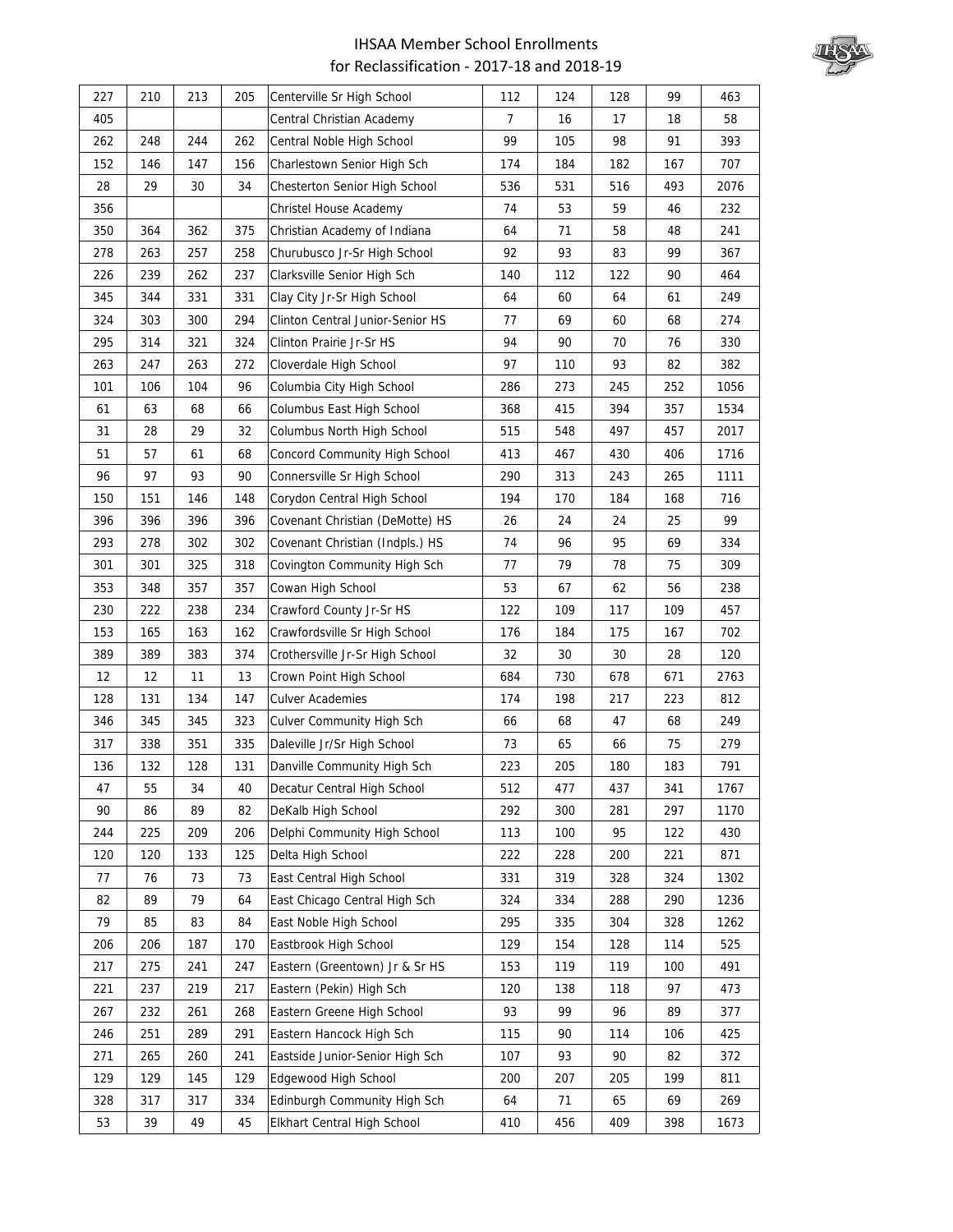

| 375            | 385 | 380 | 376 | Elkhart Christian Academy         | 50  | 48  | 50  | 37  | 185  |
|----------------|-----|-----|-----|-----------------------------------|-----|-----|-----|-----|------|
| 55             | 35  | 47  | 43  | Elkhart Memorial High School      | 427 | 415 | 421 | 385 | 1648 |
| 235            | 254 | 231 | 220 | Elwood Community High School      | 119 | 125 | 103 | 100 | 447  |
| 391            | 390 | 377 | 368 | Eminence Jr-Sr High School        | 33  | 34  | 25  | 24  | 116  |
| 131            | 119 | 139 | 139 | Evans. Bosse High School          | 212 | 197 | 236 | 157 | 802  |
| 87             | 82  | 72  | 69  | Evans. Central High School        | 298 | 317 | 277 | 293 | 1185 |
| 401            | 399 | 399 | 401 | Evans. Day School                 | 19  | 16  | 21  | 25  | 81   |
| 72             | 70  | 70  | 75  | Evans. F. J. Reitz High Sch       | 351 | 376 | 322 | 306 | 1355 |
| 81             | 90  | 86  | 71  | Evans. Harrison High Sch          | 352 | 354 | 281 | 256 | 1243 |
| 202            | 207 | 223 | 218 | Evans. Mater Dei HS               | 112 | 153 | 144 | 120 | 529  |
| 57             | 59  | 57  | 61  | Evans. North High School          | 449 | 450 | 386 | 329 | 1614 |
| 158            | 152 | 143 | 140 | Evans. Reitz Memorial HS          | 184 | 159 | 185 | 162 | 690  |
| 99             | 102 | 108 | 108 | F.W. Bishop Dwenger HS            | 280 | 279 | 275 | 241 | 1075 |
| 175            | 175 | 182 | 208 | F.W. Bishop Luers HS              | 177 | 164 | 140 | 136 | 617  |
| 351            | 336 | 341 | 366 | F.W. Blackhawk Christian Jr-Sr HS | 63  | 53  | 68  | 57  | 241  |
| 275            | 276 | 286 | 311 | F.W. Canterbury School            | 86  | 96  | 95  | 92  | 369  |
| 137            | 144 | 161 | 172 | F.W. Concordia Lutheran HS        | 201 | 189 | 188 | 203 | 781  |
| 54             | 45  | 54  | 49  | F.W. North Side High School       | 401 | 435 | 435 | 401 | 1672 |
| 26             | 22  | 22  | 20  | F.W. Northrop High School         | 506 | 531 | 519 | 541 | 2097 |
| 40             | 42  | 39  | 31  | F.W. Snider High School           | 470 | 474 | 455 | 451 | 1850 |
| 69             | 72  | 67  | 60  | F.W. South Side High School       | 390 | 374 | 317 | 328 | 1409 |
| 74             | 80  | 64  | 63  | F.W. Wayne High School            | 366 | 404 | 298 | 272 | 1340 |
| 189            | 184 | 183 | 193 | Fairfield Jr-Sr High School       | 126 | 140 | 142 | 157 | 565  |
| 369            | 369 | 368 | 371 | Faith Christian School            | 42  | 64  | 45  | 52  | 203  |
| $\overline{7}$ | 9   | 14  | 22  | <b>Fishers High School</b>        | 853 | 815 | 848 | 734 | 3250 |
| 49             | 54  | 55  | 57  | Floyd Central High School         | 444 | 450 | 421 | 431 | 1746 |
| 259            | 253 | 246 | 252 | Forest Park Jr-Sr High Sch        | 102 | 85  | 104 | 106 | 397  |
| 289            | 277 | 270 | 254 | Fountain Central High School      | 78  | 90  | 89  | 93  | 350  |
| 122            | 125 | 126 | 123 | Frankfort Senior High School      | 223 | 255 | 218 | 165 | 861  |
| 13             | 13  | 13  | 11  | Franklin Central High School      | 716 | 716 | 639 | 588 | 2659 |
| 62             | 58  | 53  | 59  | Franklin Community High Sch       | 379 | 399 | 364 | 391 | 1533 |
| 125            | 117 | 115 | 112 | Franklin County High              | 201 | 213 | 216 | 206 | 836  |
| 220            | 242 | 220 | 235 | Frankton Jr-Sr High Sch           | 123 | 128 | 114 | 115 | 480  |
| 306            | 294 | 275 | 280 | Fremont High School               | 80  | 76  | 78  | 69  | 303  |
| 370            | 360 | 349 | 340 | Frontier Jr-Sr High School        | 55  | 54  | 41  | 52  | 202  |
| 180            | 177 | 177 | 187 | Garrett High School               | 160 | 139 | 150 | 141 | 590  |
| 192            | 196 | 181 | 369 | Gary Lighthouse Charter School    | 135 | 143 | 166 | 116 | 560  |
| 228            | 264 | 156 | 116 | Gary Roosevelt Car & Tech Acad    | 85  | 153 | 117 | 103 | 458  |
| 103            | 83  | 90  | 88  | Gary West Side Leadership Acad.   | 288 | 274 | 225 | 259 | 1046 |
| 167            | 159 | 160 | 158 | Gibson Southern High School       | 173 | 171 | 158 | 152 | 654  |
| 184            | 170 | 172 | 183 | Glenn High School                 | 143 | 139 | 143 | 155 | 580  |
| 38             | 41  | 42  | 48  | Goshen High School                | 470 | 491 | 477 | 428 | 1866 |
| 194            | 178 | 174 | 184 | Greencastle Senior High Sch       | 131 | 149 | 141 | 135 | 556  |
| 63             | 66  | 69  | 72  | Greenfield-Central High Sch       | 364 | 417 | 390 | 339 | 1510 |
| 142            | 150 | 168 | 171 | Greensburg Community High Sch     | 192 | 196 | 174 | 188 | 750  |
| 378            | 384 | 388 | 393 | Greenwood Christian Academy       | 39  | 43  | 49  | 49  | 180  |
| 85             | 92  | 94  | 94  | Greenwood Community High Sch      | 294 | 299 | 334 | 273 | 1200 |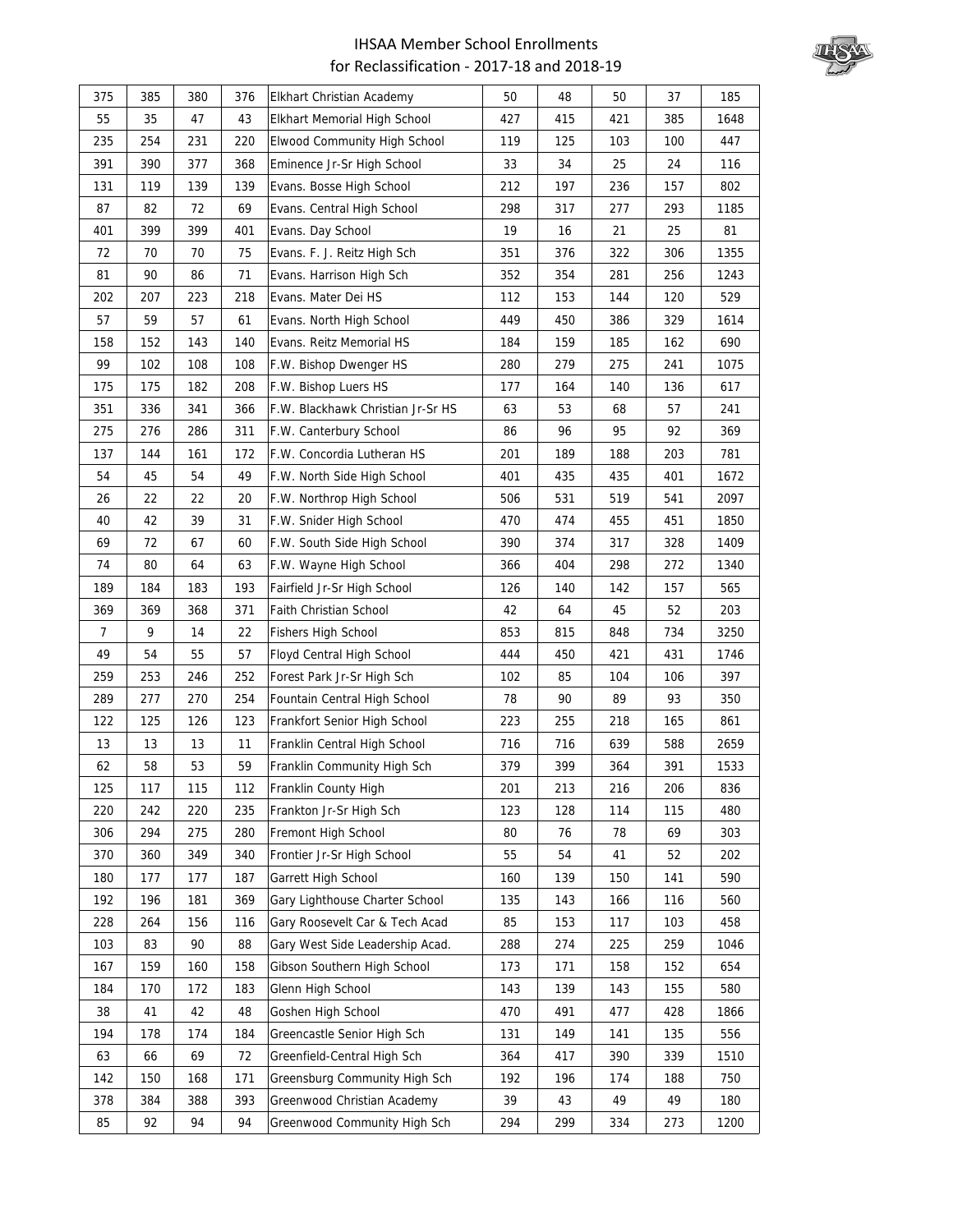

| 133 | 137 | 119 | 118 | Griffith Senior High School            | 194 | 224 | 199 | 183 | 800  |
|-----|-----|-----|-----|----------------------------------------|-----|-----|-----|-----|------|
| 141 | 145 | 155 | 199 | Guerin Catholic HS                     | 190 | 182 | 185 | 201 | 758  |
| 292 | 292 | 284 | 288 | Hagerstown Jr-Sr High School           | 100 | 83  | 73  | 85  | 341  |
| 388 | 387 | 375 | 377 | Hamilton Community High Sch            | 29  | 35  | 24  | 33  | 121  |
| 148 | 158 | 154 | 152 | Hamilton Heights High School           | 199 | 190 | 186 | 153 | 728  |
| 9   | 8   | 8   | 8   | Hamilton Southeastern HS               | 836 | 778 | 787 | 717 | 3118 |
| 312 | 327 |     |     | Hammond Acad. Of Sci. & Tech.          | 86  | 77  | 59  | 65  | 287  |
| 204 | 205 | 221 | 270 | Hammond Bishop Noll Institute          | 129 | 159 | 115 | 125 | 528  |
| 140 | 128 | 120 | 114 | Hammond Clark Md/HS                    | 195 | 213 | 178 | 174 | 760  |
| 114 | 126 | 125 | 130 | Hammond Gavit Mdl/High Sch             | 240 | 251 | 233 | 180 | 904  |
| 130 | 140 | 138 | 119 | Hammond High School                    | 205 | 229 | 185 | 191 | 810  |
| 73  | 73  | 88  | 91  | Hammond Morton Senior High School      | 341 | 357 | 337 | 313 | 1348 |
| 161 | 156 | 170 | 198 | Hanover Central High Sch               | 166 | 180 | 175 | 159 | 680  |
| 37  | 46  | 50  | 53  | Harrison (W.Laf.) High Sch             | 504 | 507 | 483 | 411 | 1905 |
| 329 | 331 | 333 | 316 | Hauser Jr-Sr High School               | 60  | 69  | 88  | 51  | 268  |
| 273 | 287 | 296 | 296 | Hebron High School                     | 91  | 108 | 83  | 88  | 370  |
| 290 | 284 | 283 | 283 | Henryville Jr & Sr High Sch            | 87  | 89  | 90  | 83  | 349  |
| 253 | 250 | 243 | 224 | Heritage Christian                     | 87  | 124 | 92  | 104 | 407  |
| 172 | 181 | 176 | 166 | Heritage Hills High School             | 152 | 166 | 171 | 130 | 619  |
| 177 | 173 | 164 | 154 | Heritage Jr/Sr High School             | 143 | 167 | 150 | 136 | 596  |
| 126 | 142 | 169 | 243 | Herron High School                     | 232 | 226 | 203 | 166 | 827  |
| 95  | 96  | 92  | 93  | Highland High School                   | 284 | 295 | 272 | 266 | 1117 |
| 78  | 74  | 77  | 83  | Hobart High School                     | 330 | 295 | 332 | 308 | 1265 |
| 19  | 18  | 21  | 24  | Homestead Senior High School           | 592 | 598 | 571 | 587 | 2348 |
| 58  | 56  | 48  | 37  | Huntington North High School           | 386 | 378 | 391 | 420 | 1575 |
| 169 | 176 | 188 | 182 | Indian Creek Sr High Sch               | 141 | 170 | 177 | 143 | 631  |
| 376 | 376 | 381 | 384 | Indiana Math & Science Academy         | 71  | 49  | 42  | 23  | 185  |
| 406 | 406 | 406 | 404 | Indiana School For The Blind           | 19  | 9   | 15  | 14  | 57   |
| 392 | 393 | 391 | 388 | Indiana School For The Deaf            | 32  | 28  | 22  | 33  | 115  |
| 272 | 361 | 316 | 151 | Indpls. Arlington Community HS         | 172 | 101 | 60  | 38  | 371  |
| 33  | 44  | 16  | 19  | Indpls. Arsenal Technical High School  | 635 | 555 | 445 | 305 | 1940 |
| 154 | 160 | 150 | 169 | Indpls. Bishop Chatard HS              | 202 | 177 | 169 | 152 | 700  |
| 168 | 216 | 217 | 211 | Indpls. Broad Ripple HS for Prfm Arts  | 210 | 163 | 132 | 130 | 635  |
| 190 | 198 | 211 | 231 | Indpls. Cardinal Ritter HS             | 163 | 151 | 131 | 118 | 563  |
| 88  | 78  | 80  | 87  | Indpls. Cathedral HS                   | 279 | 299 | 321 | 285 | 1184 |
| 143 | 199 | 276 | 290 | Indpls. Crispus Attucks Medical Magne  | 284 | 190 | 140 | 131 | 745  |
| 155 | 172 | 233 | 145 | Indpls. Emmerich Manual High School    | 194 | 186 | 174 | 142 | 696  |
| 231 | 133 | 203 | 248 | Indpls. George Washington Community    | 169 | 153 | 71  | 64  | 457  |
| 286 | 246 | 290 | 144 | Indpls. Howe Comm High School          | 95  | 99  | 89  | 74  | 357  |
| 319 | 318 |     |     | Indpls. Lighthouse Charter School      | 69  | 69  | 66  | 73  | 277  |
| 344 | 353 | 361 | 347 | Indpls. Lutheran High School           | 75  | 62  | 55  | 59  | 251  |
| 340 | 354 | 311 | 257 | Indpls. Metropolitan High Sch          | 38  | 68  | 84  | 68  | 258  |
| 156 | 136 | 87  | 128 | Indpls. Northwest High School          | 268 | 160 | 146 | 122 | 696  |
| 233 | 245 | 285 | 301 | Indpls. Scecina Memorial School        | 113 | 120 | 116 | 100 | 449  |
| 283 | 280 | 298 | 282 | Indpls. Shortridge Law & Public Policy | 111 | 102 | 78  | 70  | 361  |
| 381 | 379 | 385 | 385 | International Sch of Indiana HS        | 35  | 53  | 43  | 34  | 165  |
| 291 | 288 | 292 | 319 | <b>Irvington Preparatory Academy</b>   | 84  | 102 | 79  | 77  | 342  |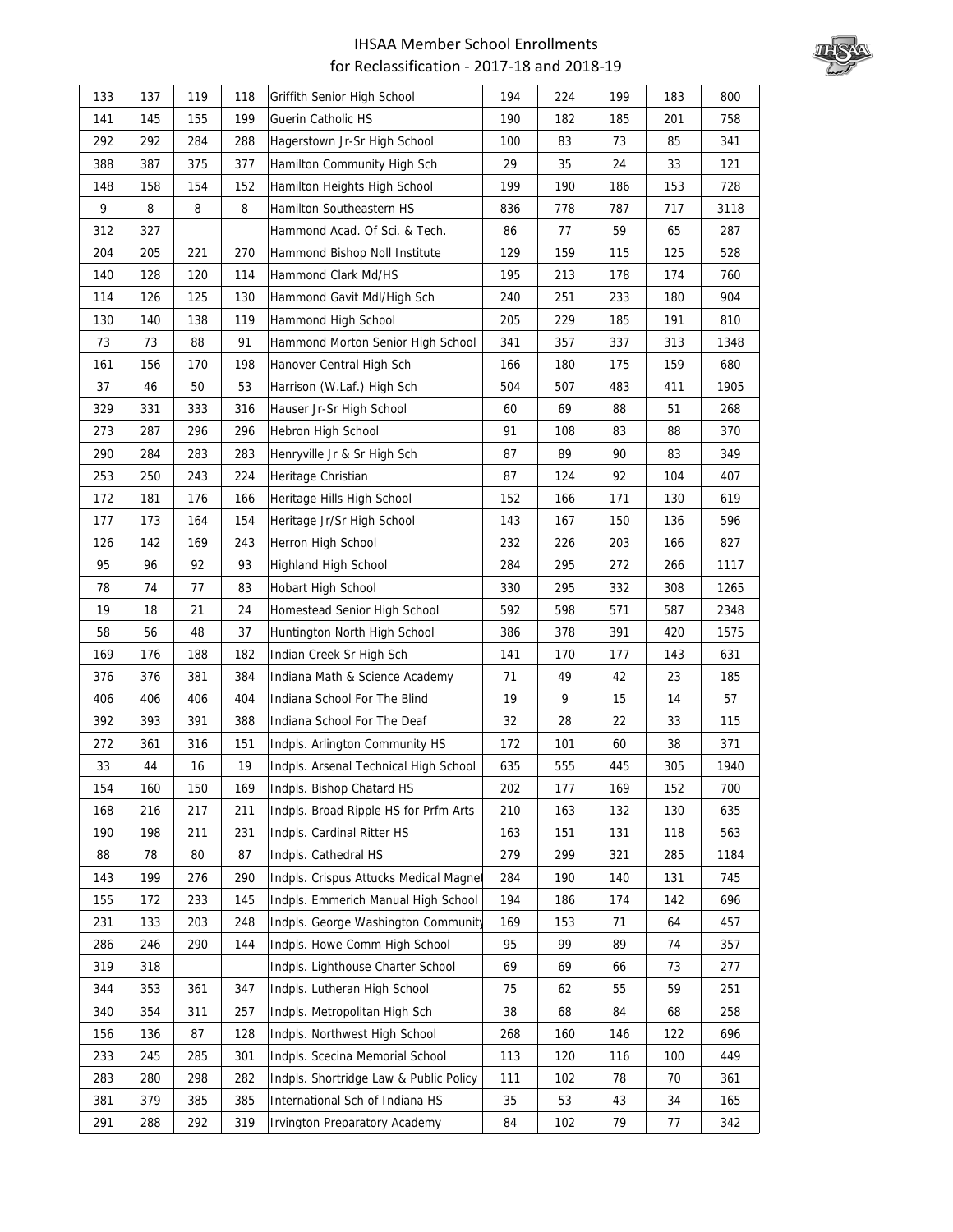

| 337 | 332 | 322              | 327 | Jac-Cen-Del Jr-Sr High School       | 72  | 64  | 62  | 65  | 263  |
|-----|-----|------------------|-----|-------------------------------------|-----|-----|-----|-----|------|
| 97  | 101 | 102              | 106 | Jasper High School                  | 266 | 287 | 272 | 268 | 1093 |
| 100 | 98  | 97               | 99  | Jay County High School              | 279 | 262 | 270 | 249 | 1060 |
| 29  | 23  | 27               | 28  | Jeffersonville High School          | 515 | 554 | 541 | 456 | 2066 |
| 75  | 67  | 65               | 62  | Jennings County High School         | 359 | 345 | 314 | 314 | 1332 |
| 176 | 193 | 186              | 185 | Jimtown High School                 | 174 | 157 | 142 | 132 | 605  |
| 98  | 99  | 106              | 102 | Kankakee Valley High School         | 281 | 256 | 272 | 274 | 1083 |
| 264 | 274 | 259              | 274 | Knightstown High School             | 95  | 105 | 100 | 81  | 381  |
| 183 | 203 | 190              | 176 | Knox Community High School          | 145 | 161 | 149 | 129 | 584  |
| 45  | 38  | 38               | 35  | Kokomo High School                  | 401 | 461 | 406 | 501 | 1769 |
| 321 | 347 | 344              | 343 | Kouts Middle/High School            | 70  | 81  | 71  | 53  | 275  |
| 390 | 395 | 395              | 390 | LaCrosse Elem & High School         | 42  | 29  | 25  | 22  | 118  |
| 310 | 335 | 354              | 358 | Lafayette Central Catholic Jr-Sr HS | 71  | 76  | 80  | 64  | 291  |
| 30  | 33  | 32               | 25  | Lafayette Jefferson High School     | 591 | 511 | 483 | 446 | 2031 |
| 8   | 6   | $\boldsymbol{6}$ | 6   | Lake Central High School            | 795 | 837 | 819 | 768 | 3219 |
| 265 | 269 | 271              | 260 | Lake Station Edison Jr-Sr HS        | 102 | 97  | 101 | 81  | 381  |
| 397 | 403 | 398              | 394 | Lakeland Christian Academy          | 20  | 29  | 33  | 17  | 99   |
| 186 | 168 | 159              | 168 | Lakeland High School                | 142 | 159 | 143 | 133 | 577  |
| 374 | 371 | 376              | 380 | Lakewood Park Christian Sch         | 53  | 38  | 58  | 37  | 186  |
| 343 | 350 | 353              | 349 | Lanesville Jr-Sr HS                 | 65  | 61  | 59  | 68  | 253  |
| 222 | 223 | 247              | 263 | Lapel Sr High School                | 111 | 110 | 130 | 119 | 470  |
| 32  | 30  | 36               | 41  | LaPorte High School                 | 487 | 485 | 504 | 470 | 1946 |
| 281 | 295 | 281              | 279 | LaVille Jr-Sr High School           | 108 | 99  | 79  | 77  | 363  |
| 20  | 17  | 15               | 10  | Lawrence Central High School        | 603 | 623 | 586 | 528 | 2340 |
| 17  | 19  | 20               | 16  | Lawrence North High School          | 640 | 666 | 572 | 591 | 2469 |
| 173 | 174 | 193              | 201 | Lawrenceburg High School            | 167 | 151 | 150 | 151 | 619  |
| 108 | 105 | 107              | 107 | Lebanon Senior High School          | 233 | 272 | 244 | 227 | 976  |
| 119 | 113 | 113              | 111 | Leo Junior/Senior High School       | 232 | 231 | 222 | 187 | 872  |
| 384 | 378 | 382              | 381 | Liberty Christian School            | 35  | 37  | 28  | 50  | 150  |
| 279 | 273 | 299              | 293 | Linton-Stockton High School         | 93  | 94  | 101 | 78  | 366  |
| 83  | 84  | 78               | 78  | Logansport Comm High Sch            | 345 | 303 | 311 | 276 | 1235 |
| 318 | 310 | 304              | 322 | Loogootee Jr/Sr High School         | 77  | 77  | 63  | 61  | 278  |
| 86  | 87  | 85               | 81  | Lowell Senior High School           | 273 | 321 | 309 | 294 | 1197 |
| 162 | 167 | 165              | 160 | Maconaquah High School              | 164 | 173 | 179 | 150 | 666  |
| 109 | 107 | 109              | 105 | Madison Consolidated High Sch       | 211 | 258 | 261 | 236 | 966  |
| 257 | 252 | 245              | 225 | Madison-Grant High School           | 94  | 108 | 103 | 96  | 401  |
| 210 | 224 | 248              | 255 | Manchester Jr-Sr High School        | 125 | 132 | 140 | 114 | 511  |
| 102 | 104 | 91               | 86  | Marion High School                  | 285 | 264 | 255 | 249 | 1053 |
| 325 | 358 | 360              | 370 | Marquette Catholic HS               | 65  | 87  | 65  | 56  | 273  |
| 65  | 61  | 60               | 55  | Martinsville High School            | 377 | 398 | 382 | 352 | 1509 |
| 46  | 50  | 43               | 42  | McCutcheon High School              | 489 | 447 | 415 | 418 | 1769 |
| 403 | 398 | 400              | 402 | Medora Jr & Sr High School          | 16  | 16  | 21  | 20  | 73   |
| 22  | 21  | 19               | 17  | Merrillville High Sch               | 570 | 578 | 544 | 522 | 2214 |
| 48  | 51  | 46               | 39  | Michigan City High Sch              | 470 | 457 | 411 | 415 | 1753 |
| 252 | 261 | 250              | 266 | Milan High School                   | 103 | 113 | 100 | 95  | 411  |
| 67  | 65  | 63               | 65  | Mishawaka High School               | 377 | 400 | 352 | 341 | 1470 |
| 160 | 154 | 158              | 165 | Mishawaka Marian HS                 | 170 | 173 | 174 | 171 | 688  |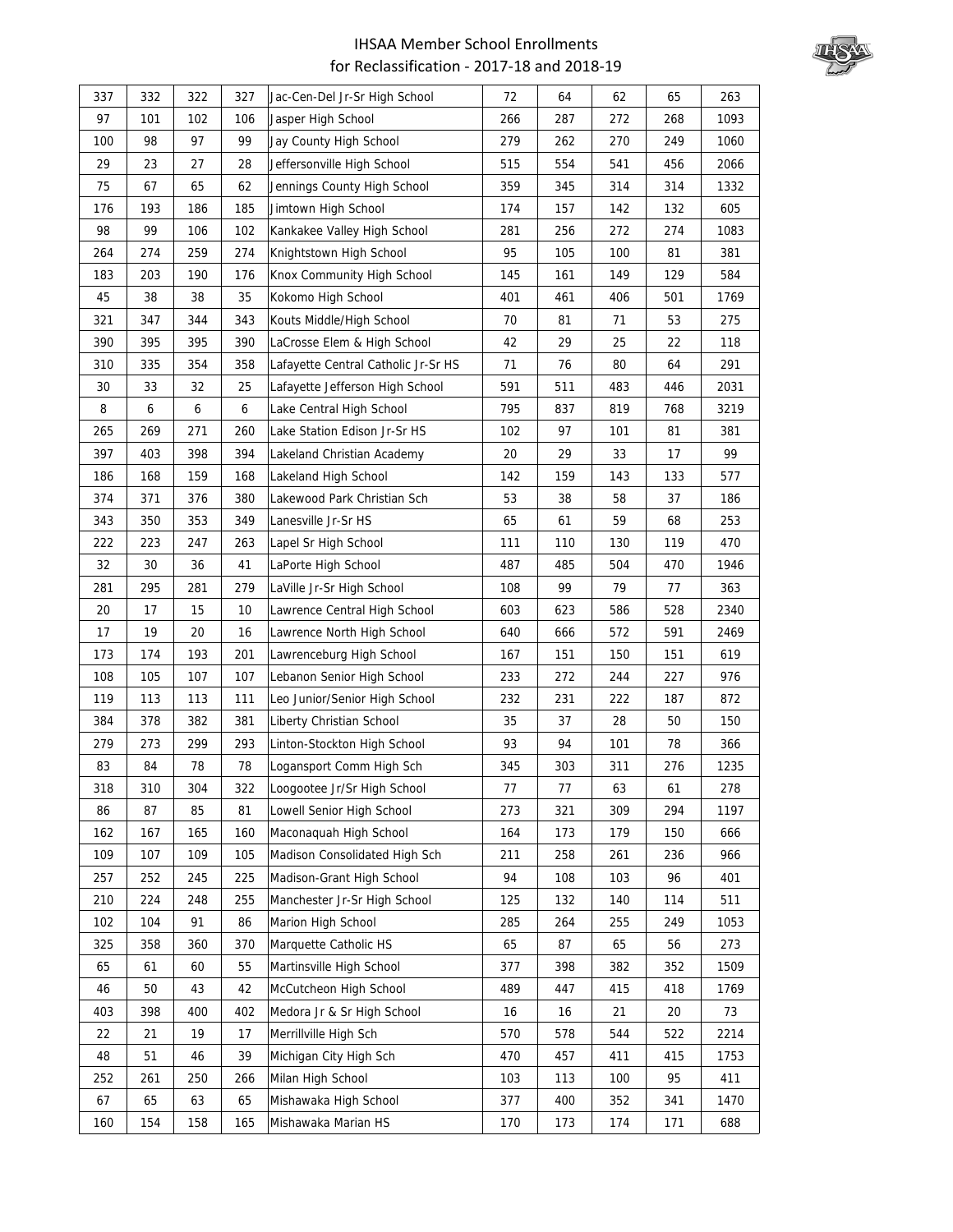![](_page_14_Picture_1.jpeg)

| 124 | 130 | 144 | 159            | Mississinewa High School            | 229 | 201  | 219 | 196 | 845  |
|-----|-----|-----|----------------|-------------------------------------|-----|------|-----|-----|------|
| 218 | 211 | 189 | 177            | Mitchell High School                | 132 | 140  | 110 | 109 | 491  |
| 274 | 291 | 309 | 307            | Monroe Central Jr-Sr High Sch       | 94  | 99   | 97  | 80  | 370  |
| 205 | 238 | 236 | 233            | Monrovia High School                | 144 | 133  | 123 | 127 | 527  |
| 70  | 71  | 74  | 77             | Mooresville High School             | 382 | 335  | 357 | 328 | 1402 |
| 349 | 356 | 348 | 361            | Morgan Township Middle/High School  | 61  | 57   | 65  | 61  | 244  |
| 372 | 375 | 369 | 355            | Morristown Jr-Sr High School        | 49  | 52   | 49  | 44  | 194  |
| 84  | 91  | 45  | $*5$           | Mt. Vernon (Fortville) High School  | 311 | 304  | 334 | 278 | 1227 |
| 165 | 147 | 136 | 137            | Mt. Vernon High School              | 150 | 168  | 174 | 166 | 658  |
| 198 | 213 | 212 | 226            | Muncie Burris Laboratory School     | 60  | 54   | 221 | 200 | 535  |
| 59  | 52  | 116 | 115            | Muncie Central High School          | 416 | 422  | 364 | 349 | 1551 |
| 64  | 64  | 59  | 58             | Munster High School                 | 383 | 380  | 387 | 360 | 1510 |
| 42  | 31  | 31  | 33             | New Albany Senior High School       | 453 | 480  | 453 | 457 | 1843 |
| 105 | 95  | 99  | 92             | New Castle Chrysler High Sch        | 266 | 255  | 239 | 263 | 1023 |
| 106 | 111 | 105 | 98             | New Haven High School               | 251 | 260  | 270 | 215 | 996  |
| 94  | 100 | 101 | 100            | New Palestine High School           | 286 | 307  | 277 | 249 | 1119 |
| 107 | 109 | 122 | 127            | New Prairie High School             | 258 | 254  | 229 | 252 | 993  |
| 362 | 343 | 332 | 330            | New Washington Middle/High School   | 56  | 64   | 42  | 63  | 225  |
| 11  | 11  | 10  | 15             | Noblesville High School             | 785 | 752  | 716 | 629 | 2882 |
| 314 | 307 | 295 | 299            | North Central (Farmersburg) HS      | 79  | 83   | 64  | 57  | 283  |
| 3   | 4   | 4   | $\overline{4}$ | North Central (Indpls.) High School | 946 | 1000 | 948 | 878 | 3772 |
| 303 | 312 | 326 | 313            | North Daviess Jr-Sr High Sch        | 87  | 80   | 72  | 67  | 306  |
| 296 | 283 | 279 | 284            | North Decatur Jr-Sr High Sch        | 92  | 83   | 89  | 65  | 329  |
| 159 | 163 | 167 | 163            | North Harrison High School          | 135 | 198  | 199 | 157 | 689  |
| 277 | 271 | 251 | 245            | North Judson-San Pierre High Sch    | 101 | 94   | 89  | 84  | 368  |
| 258 | 272 | 266 | 267            | North Knox High School              | 100 | 116  | 97  | 85  | 398  |
| 298 | 311 | 303 | 292            | North Miami Middle/High School      | 82  | 78   | 84  | 76  | 320  |
| 171 | 171 | 175 | 173            | North Montgomery High School        | 145 | 167  | 150 | 158 | 620  |
| 240 | 233 | 234 | 244            | North Newton Jr-Sr High Sch         | 91  | 126  | 117 | 106 | 440  |
| 214 | 218 | 215 | 229            | North Posey Sr High Sch             | 130 | 113  | 118 | 137 | 498  |
| 232 | 221 | 208 | 194            | North Putnam Sr High Sch            | 110 | 121  | 108 | 117 | 456  |
| 348 | 346 | 355 | 351            | North Vermillion High School        | 66  | 51   | 62  | 66  | 245  |
| 336 | 334 | 320 | 328            | North White Jr/Sr High School       | 76  | 65   | 76  | 48  | 265  |
| 330 | 320 | 306 | 304            | Northeast Dubois High School        | 69  | 72   | 74  | 53  | 268  |
| 248 | 243 | 274 | 295            | Northeastern High School            | 96  | 105  | 108 | 110 | 419  |
| 304 | 297 | 294 | 277            | Northfield Jr-Sr High School        | 75  | 80   | 81  | 68  | 304  |
| 71  | 75  | 76  | 80             | Northridge High School              | 338 | 369  | 359 | 326 | 1392 |
| 104 | 103 | 103 | 97             | Northview High School               | 278 | 263  | 236 | 247 | 1024 |
| 191 | 191 | 197 | 202            | Northwestern Sr High Sch            | 162 | 150  | 123 | 127 | 562  |
| 117 | 123 | 124 | 122            | NorthWood High School               | 237 | 224  | 218 | 204 | 883  |
| 139 | 139 | 129 | 126            | Norwell High School                 | 201 | 204  | 193 | 171 | 769  |
| 211 | 219 | 214 | 216            | Oak Hill High School                | 147 | 142  | 116 | 106 | 511  |
| 367 | 365 | 367 | 365            | Oldenburg Academy                   | 54  | 56   | 41  | 59  | 210  |
| 377 | 370 | 366 | 360            | Oregon-Davis Jr-Sr High School      | 49  | 49   | 47  | 37  | 182  |
| 361 | 341 | 334 | 341            | Orleans Jr-Sr High Sch              | 49  | 62   | 57  | 58  | 226  |
| 127 | 124 | 123 | 120            | Owen Valley Community HS            | 196 | 219  | 195 | 203 | 813  |
| 223 | 244 | 230 | 219            | Paoli Jr & Sr High Sch              | 132 | 132  | 114 | 90  | 468  |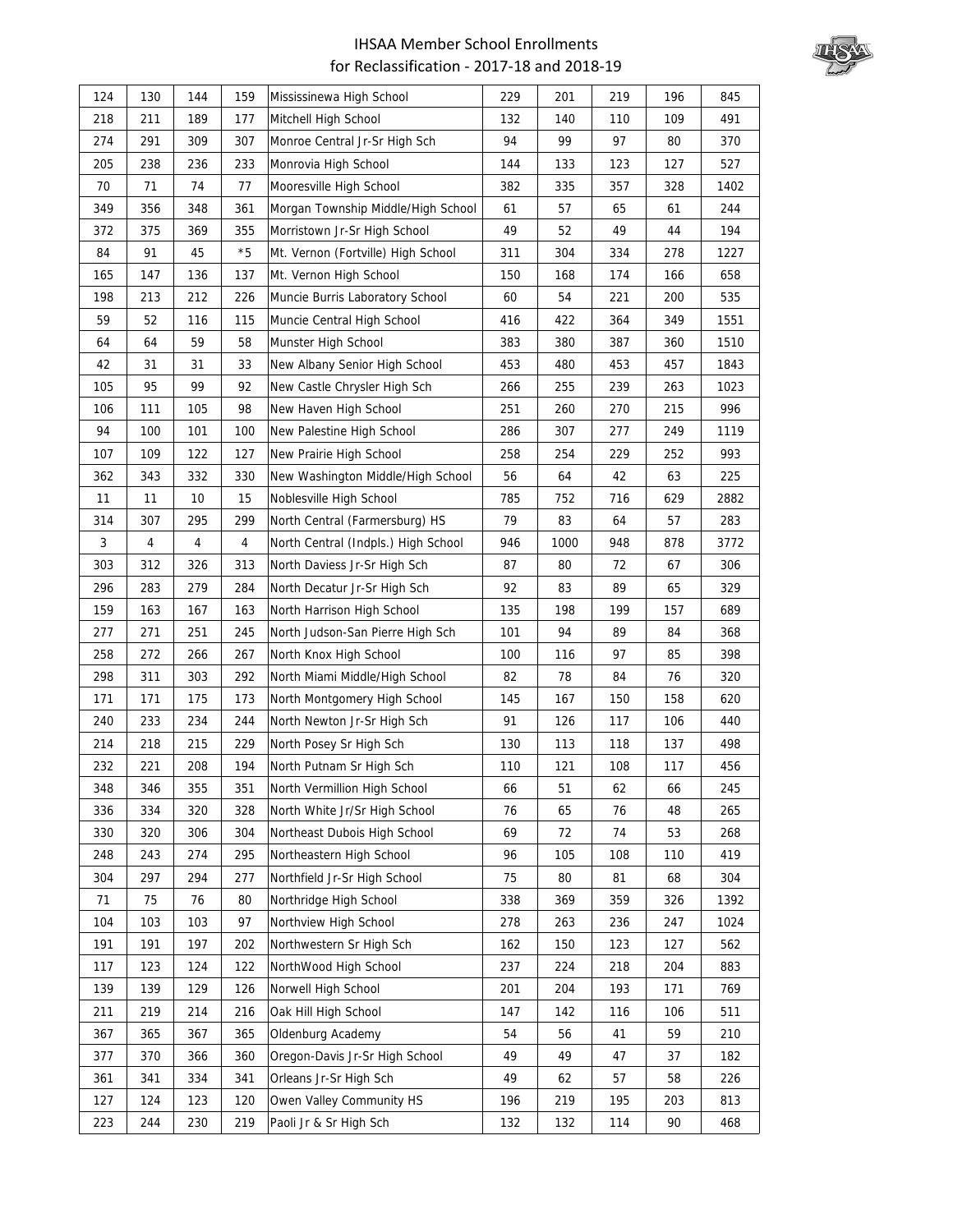![](_page_15_Picture_1.jpeg)

| 256 | 256 | 255 | 261 | Park Tudor School (9-12)         | 98  | 97  | 117 | 91  | 403  |
|-----|-----|-----|-----|----------------------------------|-----|-----|-----|-----|------|
| 68  | 69  | 75  | 89  | Pendleton Heights High School    | 358 | 362 | 371 | 330 | 1421 |
| 5   | 5   | 5   | 5   | Penn High School                 | 788 | 867 | 876 | 814 | 3345 |
| 266 | 289 | 287 | 300 | Perry Central Jr-Sr High Sch     | 83  | 110 | 81  | 105 | 379  |
| 18  | 20  | 23  | 21  | Perry Meridian High School       | 607 | 641 | 519 | 584 | 2351 |
| 164 | 161 | 171 | 167 | Peru High School                 | 165 | 176 | 182 | 136 | 659  |
| 181 | 188 | 194 | 186 | Pike Central High Sch            | 156 | 145 | 152 | 135 | 588  |
| 6   | 7   | 7   | 7   | Pike High School                 | 860 | 853 | 824 | 769 | 3306 |
| 322 | 339 | 323 | 308 | Pioneer Jr-Sr High School        | 65  | 85  | 77  | 48  | 275  |
| 56  | 62  | 66  | 76  | Plainfield High School           | 435 | 444 | 393 | 364 | 1636 |
| 92  | 94  | 98  | 104 | Plymouth High School             | 274 | 319 | 261 | 293 | 1147 |
| 15  | 14  | 9   | 9   | Portage High School              | 658 | 691 | 576 | 595 | 2520 |
| 250 | 236 | 229 | 222 | Prairie Heights Sr High Sch      | 117 | 106 | 102 | 90  | 415  |
| 174 | 169 | 166 | 161 | Princeton Comm High Sch          | 171 | 156 | 146 | 145 | 618  |
| 342 |     |     |     | Providence Cristo Rey HS         | 84  | 73  | 51  | 47  | 255  |
| 242 | 227 | 239 | 249 | Providence HS                    | 92  | 109 | 114 | 122 | 437  |
| 380 | 382 | 374 | 372 | Randolph Southern Jr-Sr High Sch | 44  | 51  | 48  | 29  | 172  |
| 200 | 195 | 206 | 200 | Rensselaer Central High Sch      | 131 | 139 | 133 | 128 | 531  |
| 76  | 68  | 62  | 67  | Richmond High School             | 333 | 371 | 324 | 303 | 1331 |
| 355 | 357 | 350 | 348 | Rising Sun High School           | 66  | 59  | 57  | 51  | 233  |
| 241 | 259 | 256 | 239 | River Forest Jr-Sr High School   | 101 | 122 | 111 | 105 | 439  |
| 305 | 308 | 301 | 309 | Riverton Parke Jr-Sr High School | 77  | 78  | 72  | 77  | 304  |
| 207 | 201 | 192 | 204 | Rochester Community High Sch     | 137 | 126 | 145 | 116 | 524  |
| 387 | 388 | 392 | 392 | Rock Creek Community Academy     | 32  | 36  | 29  | 40  | 137  |
| 363 | 355 | 347 | 345 | Rockville Jr-Sr High School      | 50  | 66  | 59  | 49  | 224  |
| 89  | 88  | 96  | 101 | Roncalli High School             | 298 | 336 | 299 | 251 | 1184 |
| 299 | 300 | 319 | 306 | Rossville Senior High School     | 85  | 72  | 74  | 82  | 313  |
| 144 | 143 | 135 | 132 | Rushville Consolidated High Sch  | 215 | 201 | 159 | 167 | 742  |
| 43  | 49  | 51  | 56  | S.B. Adams High School           | 482 | 455 | 460 | 397 | 1794 |
| 338 | 337 |     |     | S.B. Career Academy              | 85  | 64  | 67  | 47  | 263  |
| 93  | 81  | 71  | 74  | S.B. Clay High School            | 278 | 301 | 307 | 257 | 1143 |
| 80  | 79  | 82  | 70  | S.B. Riley High School           | 323 | 354 | 301 | 271 | 1249 |
| 116 | 112 | 121 | 134 | S.B. Saint Joseph's HS           | 239 | 231 | 223 | 203 | 896  |
| 113 | 108 | 84  | 79  | S.B. Washington High School      | 250 | 244 | 222 | 190 | 906  |
| 188 | 189 | 185 | 175 | Salem High School                | 148 | 143 | 139 | 143 | 573  |
| 135 | 121 | 117 | 124 | Scottsburg Senior High School    | 201 | 189 | 213 | 191 | 794  |
| 270 | 282 | 273 | 259 | Seeger Memorial Jr-Sr HS         | 93  | 112 | 97  | 73  | 375  |
| 400 | 401 | 402 | 403 | Seton Catholic High School       | 19  | 22  | 30  | 21  | 92   |
| 66  | 77  | 81  | 85  | Seymour Senior High School       | 430 | 419 | 341 | 308 | 1498 |
| 352 | 352 | 346 | 342 | Shakamak Jr-Sr High Sch          | 65  | 60  | 54  | 61  | 240  |
| 393 | 394 | 393 | 389 | Shawe Memorial HS                | 25  | 25  | 34  | 25  | 109  |
| 91  | 93  | 100 | 95  | Shelbyville Sr High Sch          | 307 | 303 | 274 | 272 | 1156 |
| 239 | 270 | 258 | 250 | Shenandoah High School           | 110 | 129 | 98  | 105 | 442  |
| 297 | 298 | 288 | 285 | Sheridan High School             | 86  | 91  | 82  | 70  | 329  |
| 379 | 380 | 373 | 367 | Shoals Comm Jr-Sr High Sch       | 45  | 46  | 41  | 45  | 177  |
| 284 | 296 | 297 | 303 | Signature School Inc             | 109 | 92  | 74  | 86  | 361  |
| 112 | 116 | 130 | 157 | Silver Creek High School         | 227 | 239 | 219 | 224 | 909  |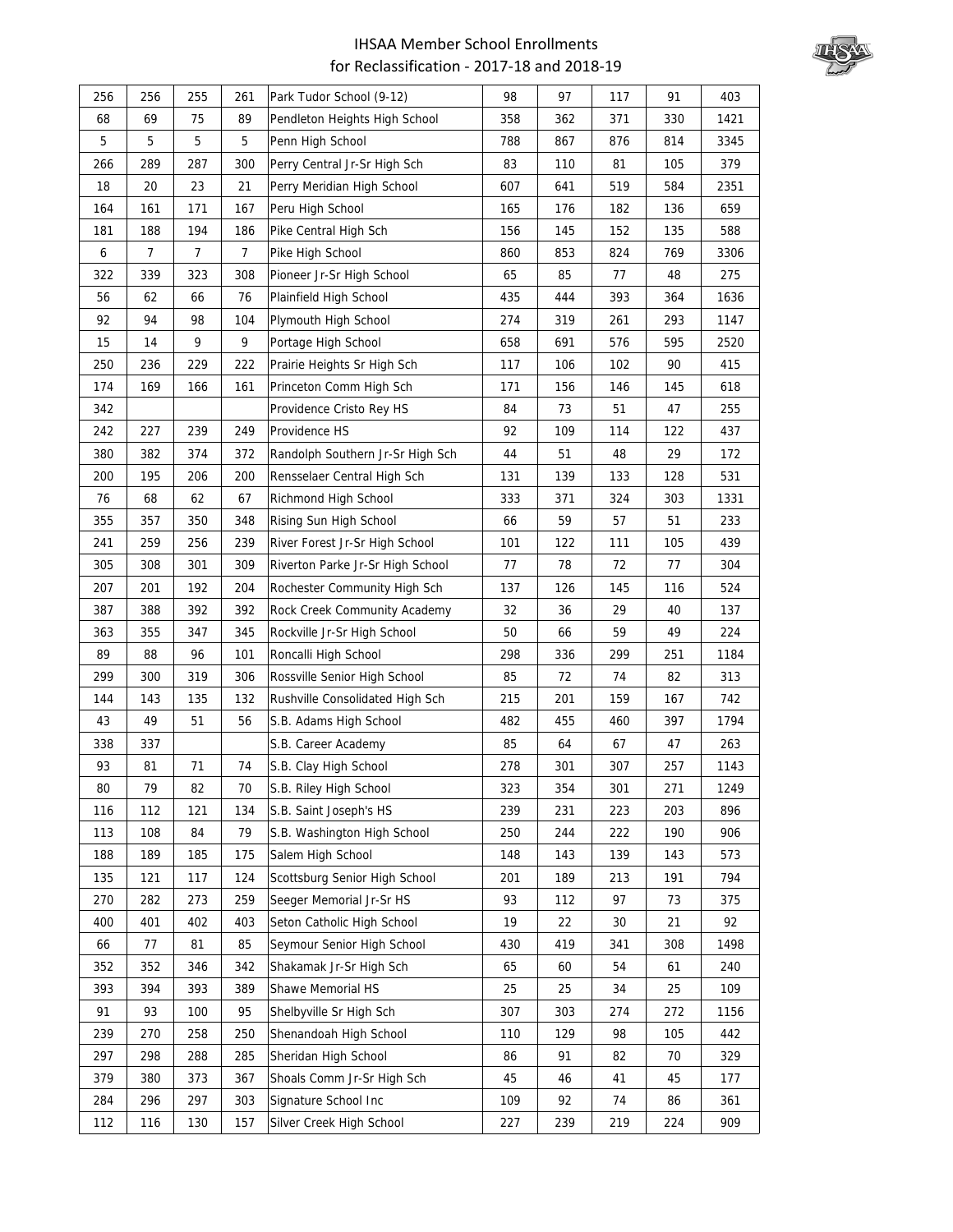![](_page_16_Picture_1.jpeg)

| 407 |     |     |     | Smith Academy for Excellence         | 10  | $\overline{7}$ | $\overline{7}$ | 9   | 33   |
|-----|-----|-----|-----|--------------------------------------|-----|----------------|----------------|-----|------|
| 276 | 267 | 277 | 273 | South Adams High School              | 101 | 79             | 91             | 98  | 369  |
| 366 | 363 | 359 | 346 | South Central (Elizabeth) Jr & Sr HS | 68  | 48             | 52             | 44  | 212  |
| 307 | 302 | 313 | 317 | South Central (Union Mills) Jr-Sr HS | 68  | 79             | 76             | 80  | 303  |
| 121 | 114 | 118 | 121 | South Dearborn High School           | 213 | 240            | 204            | 211 | 868  |
| 300 | 305 | 312 | 320 | South Decatur Jr-Sr High Sch         | 82  | 86             | 75             | 70  | 313  |
| 280 | 286 | 293 | 287 | South Knox Middle-High School        | 101 | 94             | 83             | 88  | 366  |
| 365 | 342 | 339 | 333 | South Newton Senior High Sch         | 60  | 55             | 65             | 40  | 220  |
| 282 | 279 | 272 | 253 | South Putnam High School             | 100 | 96             | 87             | 80  | 363  |
| 287 | 285 | 278 | 281 | South Ripley High School             | 98  | 95             | 91             | 70  | 354  |
| 254 | 235 | 226 | 228 | South Spencer High School            | 103 | 115            | 89             | 100 | 407  |
| 197 | 208 | 207 | 197 | South Vermillion High School         | 140 | 139            | 144            | 123 | 546  |
| 333 | 321 | 327 | 329 | Southern Wells Jr-Sr High Sch        | 53  | 77             | 63             | 73  | 266  |
| 196 | 209 | 210 | 181 | Southmont Sr High School             | 146 | 138            | 144            | 122 | 550  |
| 23  | 26  | 26  | 26  | Southport High School                | 576 | 583            | 522            | 504 | 2185 |
| 201 | 194 | 200 | 214 | Southridge High School               | 125 | 157            | 128            | 121 | 531  |
| 285 | 262 | 254 | 265 | Southwestern (Hanover) Middle/Sr HS  | 88  | 96             | 92             | 83  | 359  |
| 360 | 367 | 364 | 362 | Southwestern (Shelby) High School    | 56  | 64             | 49             | 58  | 227  |
| 309 | 293 | 280 | 264 | Southwood Jr-Sr High School          | 79  | 77             | 74             | 65  | 295  |
| 209 | 228 | 224 | 238 | Speedway Senior High School          | 143 | 153            | 115            | 112 | 523  |
| 334 | 319 | 310 | 305 | Springs Valley Comm High Sch         | 69  | 74             | 72             | 51  | 266  |
| 179 | 179 | 204 | 210 | Sullivan High School                 | 150 | 154            | 148            | 139 | 591  |
| 255 | 231 | 249 | 256 | Switzerland Co Senior High Sch       | 98  | 100            | 100            | 106 | 404  |
| 251 | 241 | 253 | 236 | Taylor High School                   | 105 | 98             | 122            | 88  | 413  |
| 302 | 322 | 340 | 339 | Tecumseh Jr-Sr High Sch              | 76  | 86             | 88             | 59  | 309  |
| 247 | 268 | 252 | 246 | Tell City Jr-Sr High School          | 88  | 129            | 99             | 105 | 421  |
| 39  | 40  | 33  | 29  | Terre Haute North Vigo High Sch      | 587 | 473            | 420            | 374 | 1854 |
| 44  | 37  | 45  | 44  | Terre Haute South Vigo High Sch      | 520 | 458            | 418            | 382 | 1778 |
| 326 | 316 | 372 | 378 | <b>Tindley Accelerated Sch</b>       | 89  | 80             | 64             | 40  | 273  |
| 178 | 164 | 178 | 179 | Tippecanoe Valley High School        | 132 | 149            | 154            | 160 | 595  |
| 208 | 192 | 202 | 203 | Tipton High School                   | 121 | 142            | 130            | 131 | 524  |
| 399 |     |     |     | Traders Point Christian Academy *    | 33  | 16             | 27             | 20  | 96   |
| 327 | 309 | 314 | 314 | Tri Central Middle-High School       | 53  | 69             | 66             | 83  | 271  |
| 313 | 330 | 342 | 315 | Tri Junior-Senior High School        | 65  | 71             | 80             | 69  | 285  |
| 354 | 359 | 352 | 359 | Tri-County Middle-Senior High        | 57  | 55             | 66             | 56  | 234  |
| 386 | 377 | 384 | 383 | Trinity Lutheran HS                  | 30  | 31             | 37             | 44  | 142  |
| 224 | 229 | 242 | 215 | <b>Triton Central High School</b>    | 116 | 119            | 136            | 97  | 468  |
| 339 | 306 | 308 | 310 | Triton Jr-Sr High Sch                | 54  | 81             | 67             | 59  | 261  |
| 170 | 180 | 173 | 178 | Tri-West Senior High School          | 158 | 167            | 164            | 135 | 624  |
| 383 | 383 | 379 | 373 | Turkey Run High School               | 41  | 36             | 41             | 41  | 159  |
| 138 | 149 | 142 | 133 | Twin Lakes Senior High School        | 199 | 203            | 189            | 182 | 773  |
| 394 | 391 | 378 | 382 | Union (Modoc) Junior & High School   | 12  | 25             | 33             | 37  | 107  |
| 315 | 324 | 335 | 326 | Union City Community High Sch        | 58  | 74             | 71             | 77  | 280  |
| 237 | 217 | 240 | 242 | Union County High School             | 106 | 109            | 121            | 108 | 444  |
| 311 | 326 | 343 | 353 | University High School of Indiana    | 62  | 69             | 97             | 61  | 289  |
| 27  | 27  | 24  | 27  | Valparaiso High School               | 561 | 556            | 499            | 466 | 2082 |
| 151 | 134 | 132 | 143 | Vincennes Lincoln High School        | 176 | 183            | 200            | 157 | 716  |